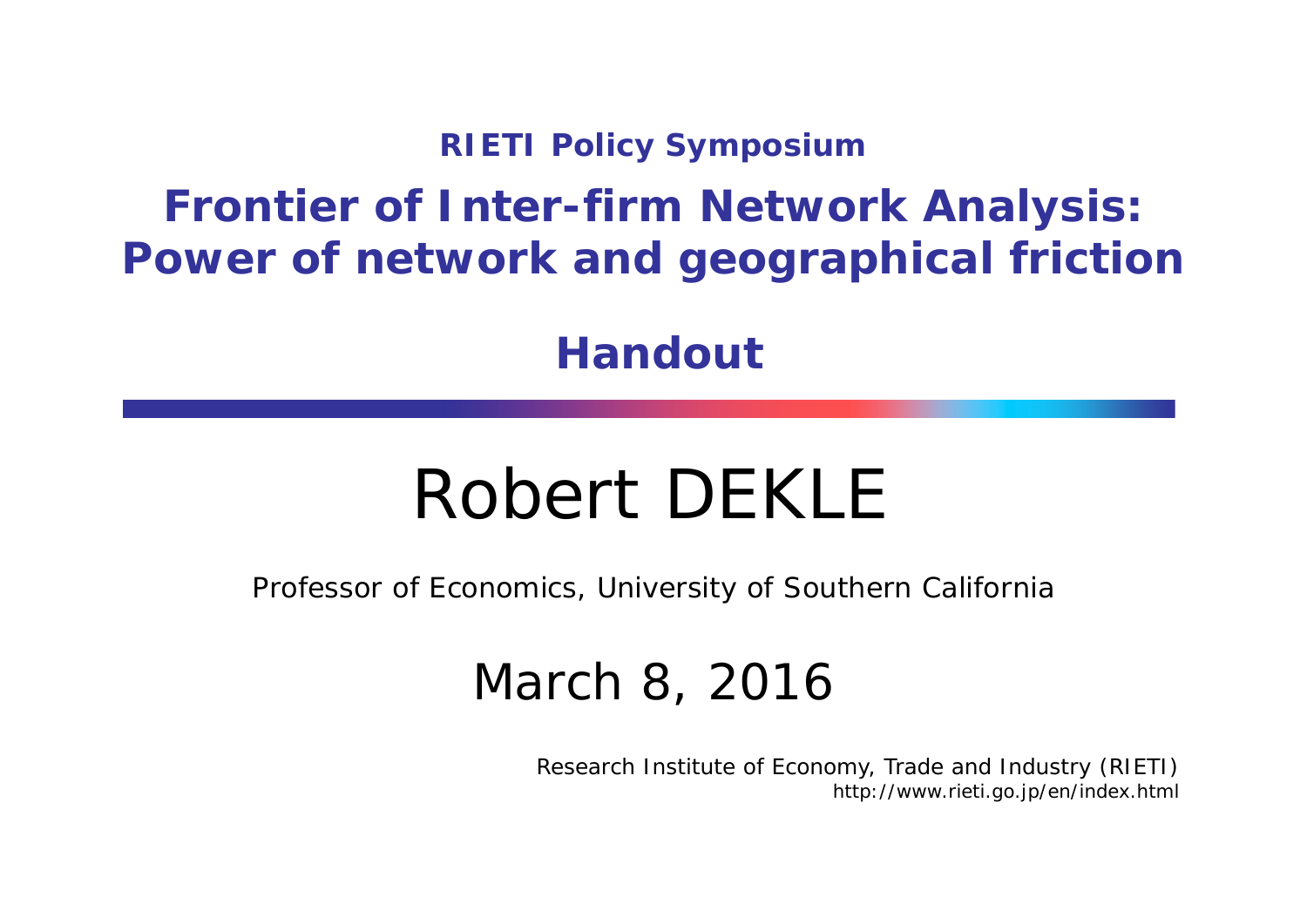# The Implications of Agglomeration and Regional Spillover Effects

Robert Dekle Department of Economics USC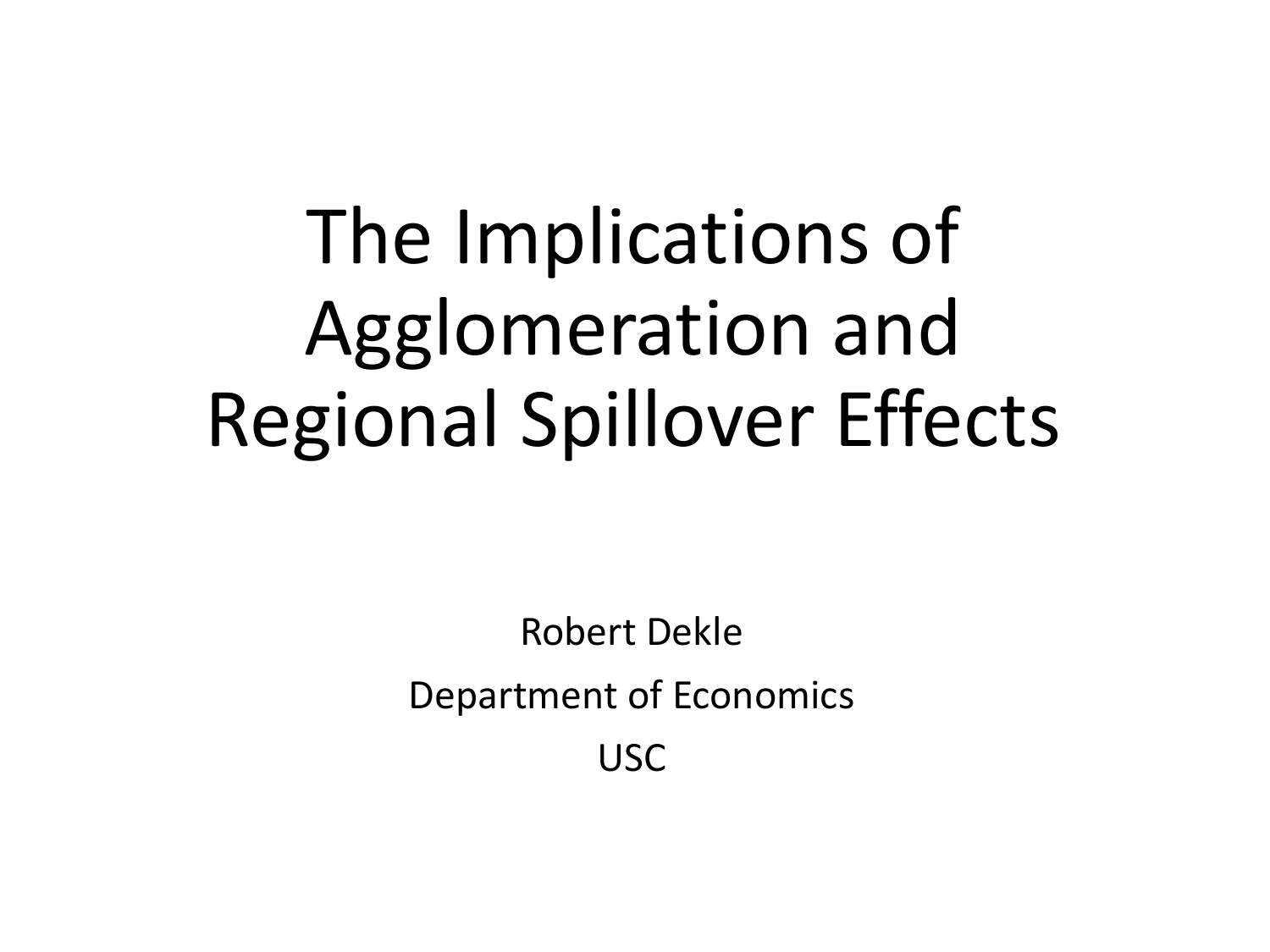### What are Agglomeration Effects

- Agglomeration Effects Refer to Forces External to the Firm that Promotes the Geographical Concentration of Firms and the Factors of Production, such as Labor.
- One of the most basic facts of economics is the geographic concentration of economic activity, which has fascinated urban economists for decades and more recently trade economists and macroeconomists.
- Literature with fruitful interaction between urban economists, trade economists, macroeconomists, and economic historians.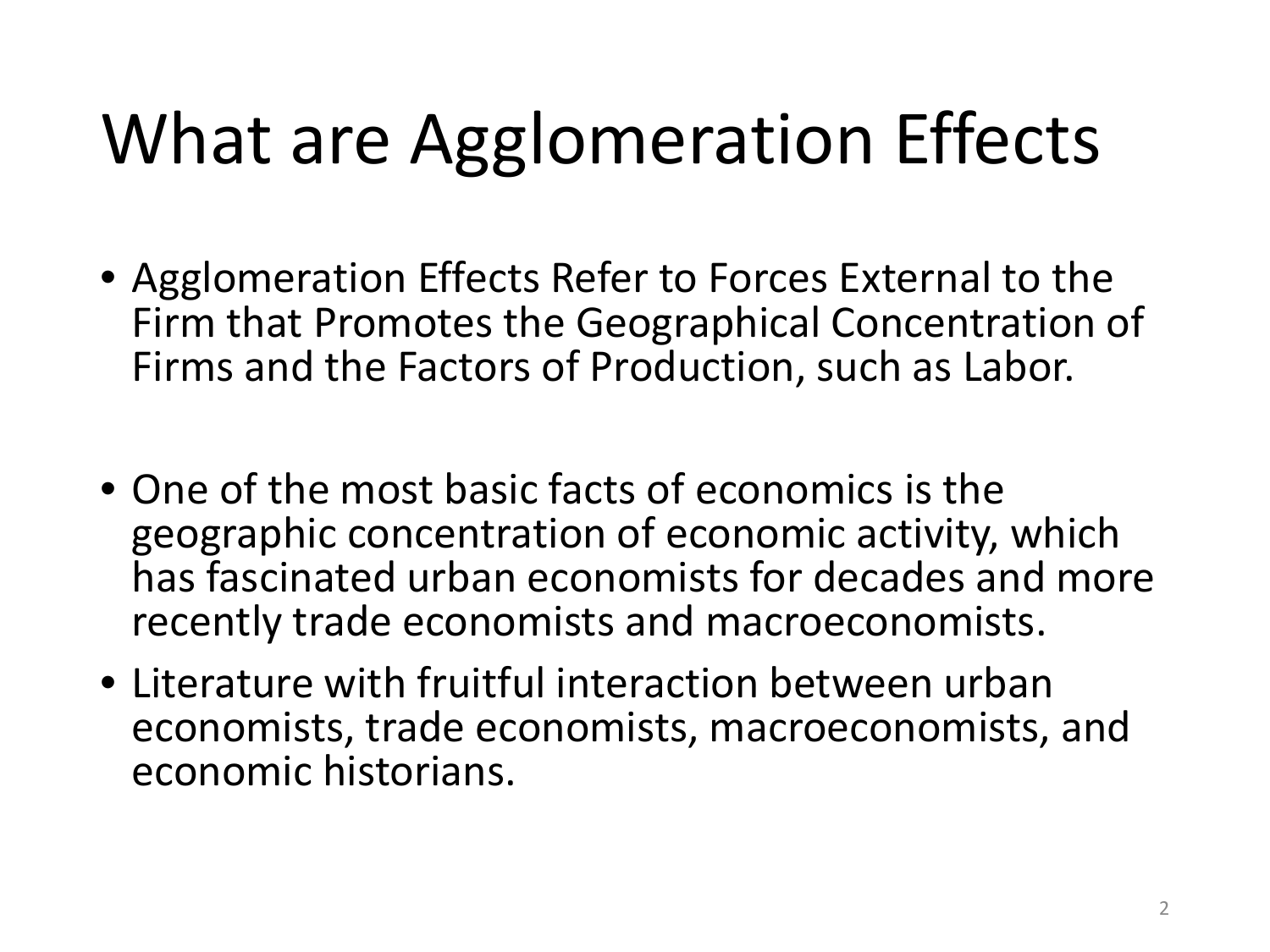## Concentration of Economic Activity and Population in Japan

- If Agglomeration Effects or Spillovers are Prevalent, then Output and Factors of Production will Tend to Concentrate.
- In Japan, output and population are heavily concentrated.
- One of the peculiar characteristics of Japan is the enormous concentration of economic activity and population in Tokyo.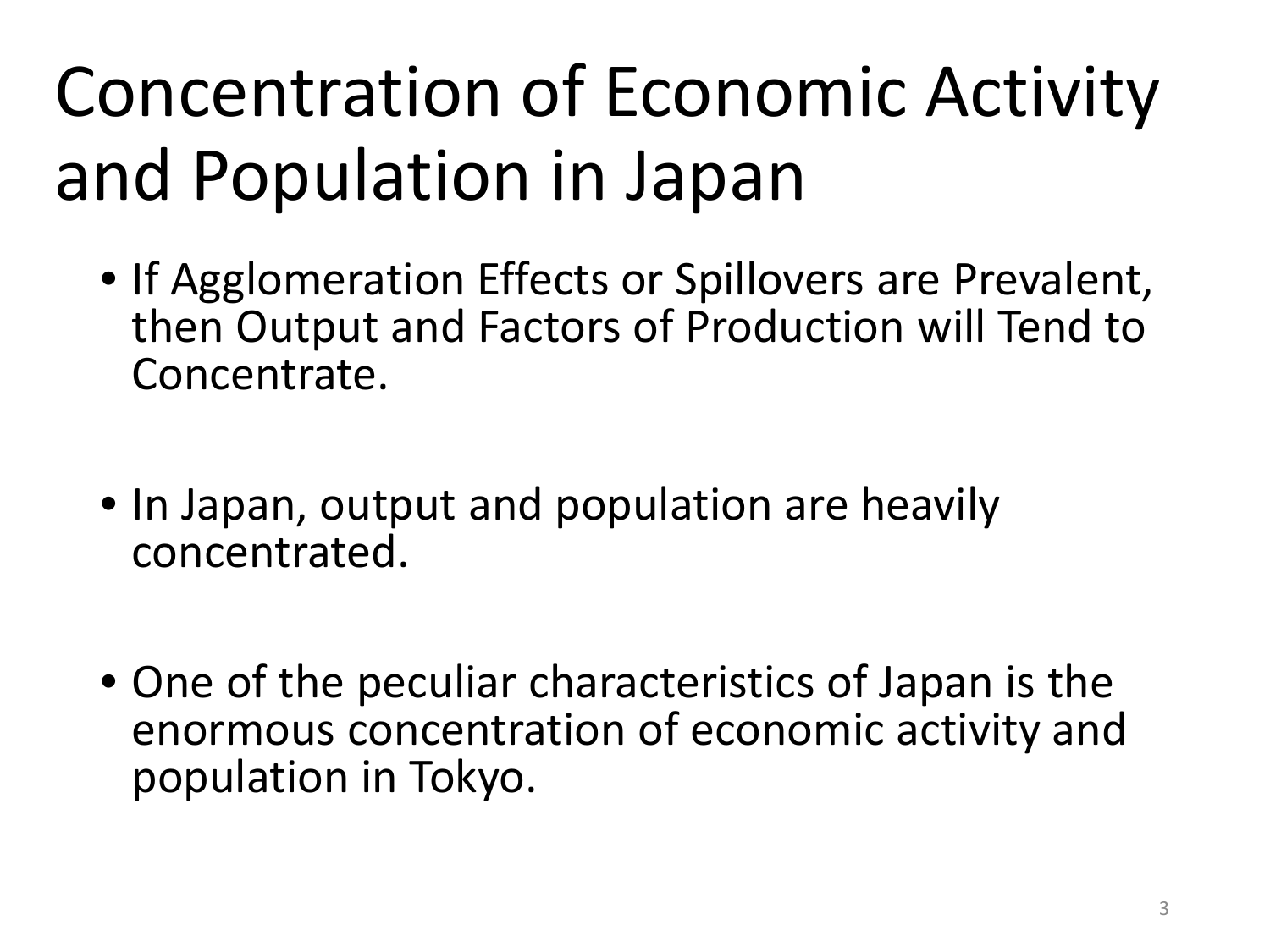#### Concentration of Output, 2010

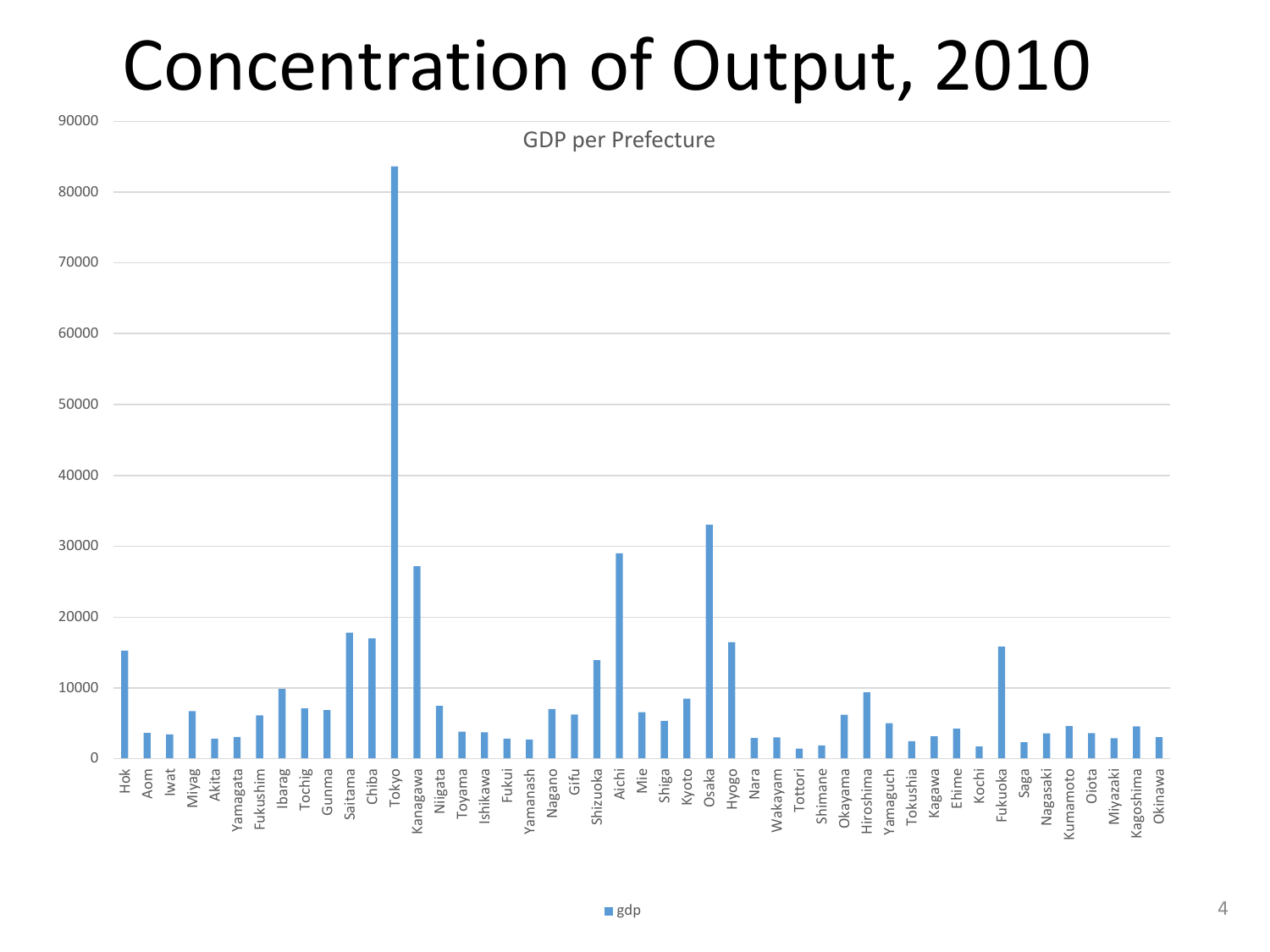#### Concentration of Population

Population by Prefecture

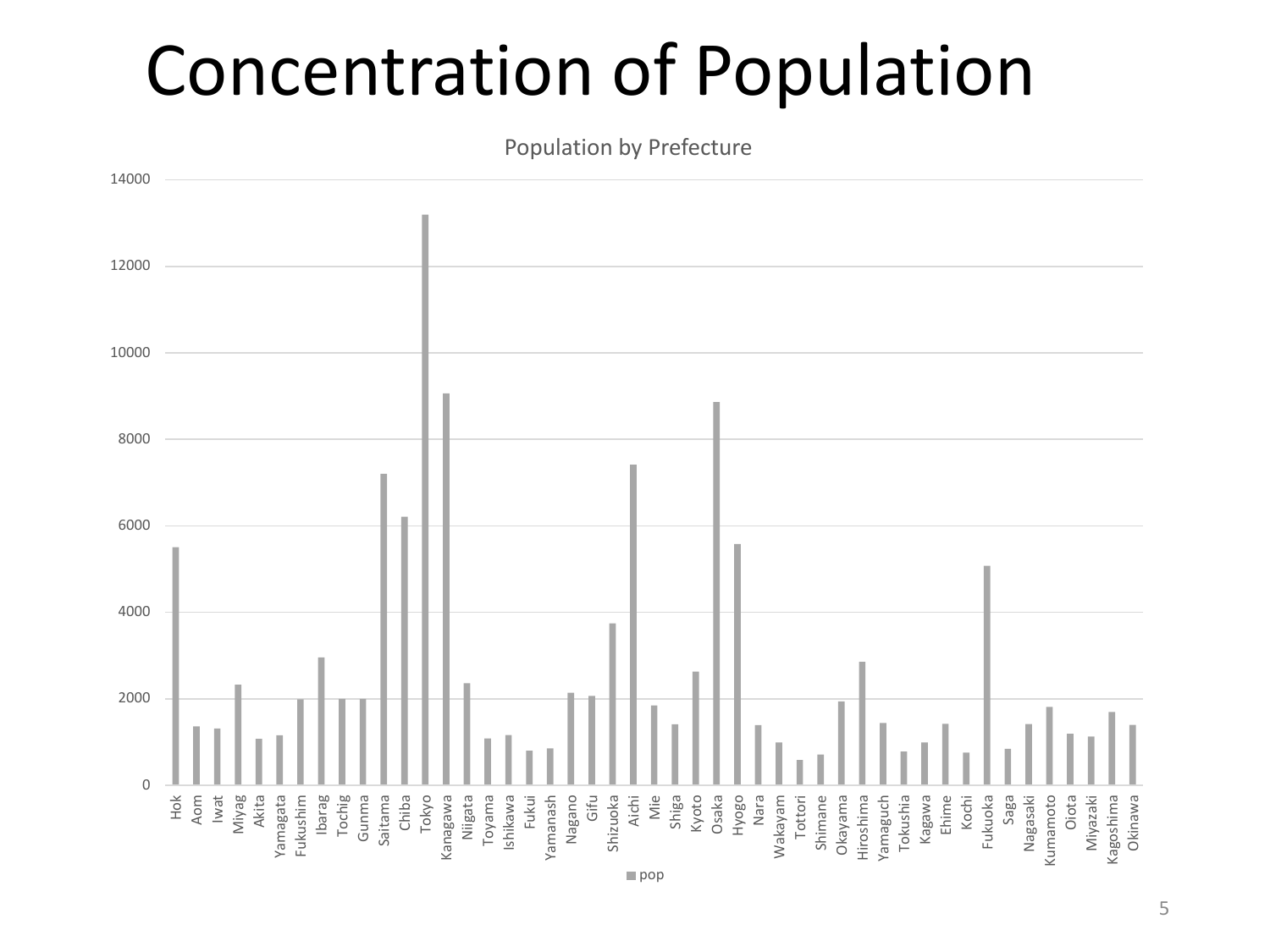#### Does all this Regional Concentration of GDP and People Increase "Productivity"?

Two Measures of "Productivity": Output per Area and Output per Person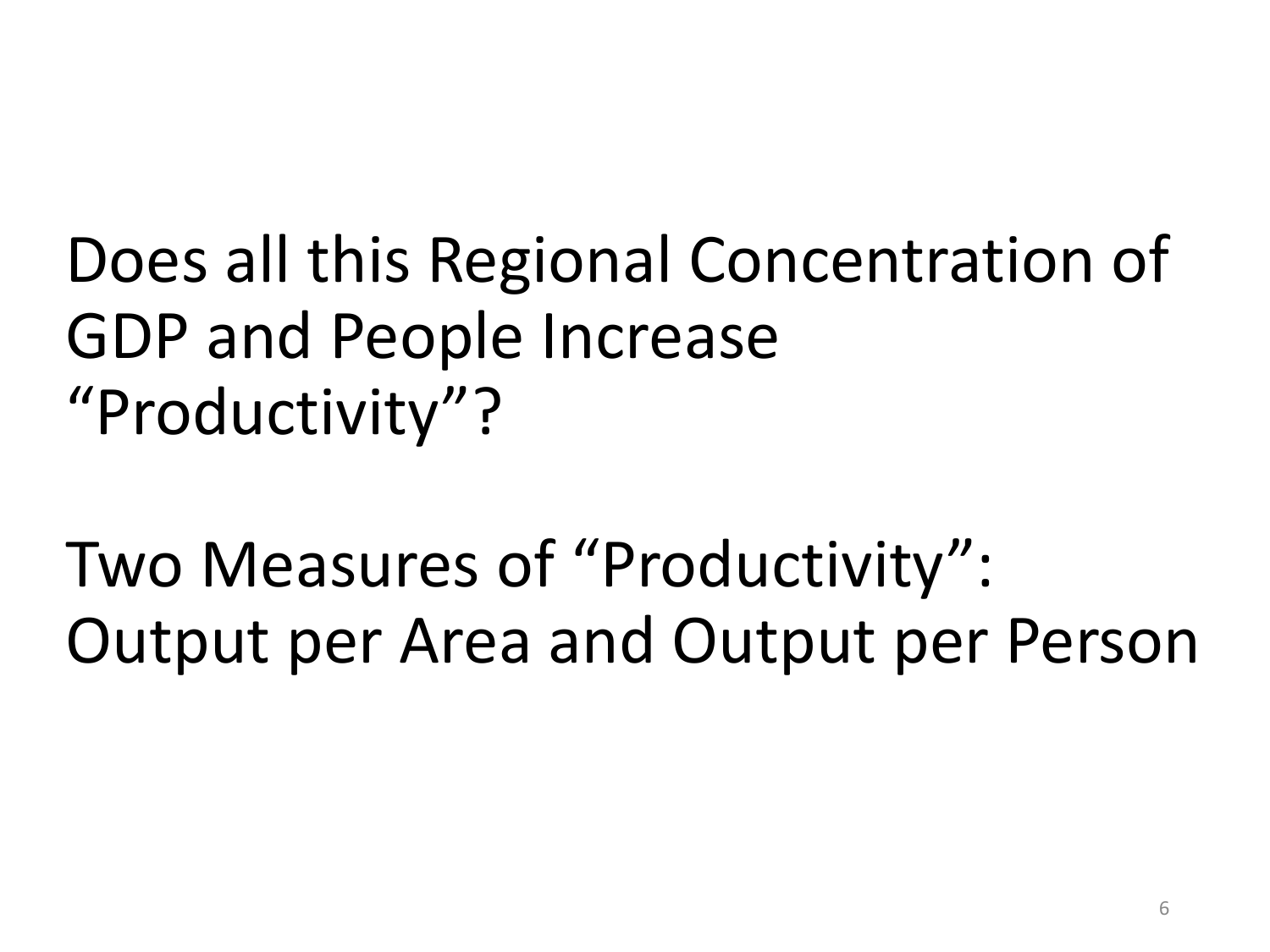Output per Area is increasing with Concentration, even without Tokyo.

The relationship between Concentration on Output per Person is less clear, especially without Tokyo.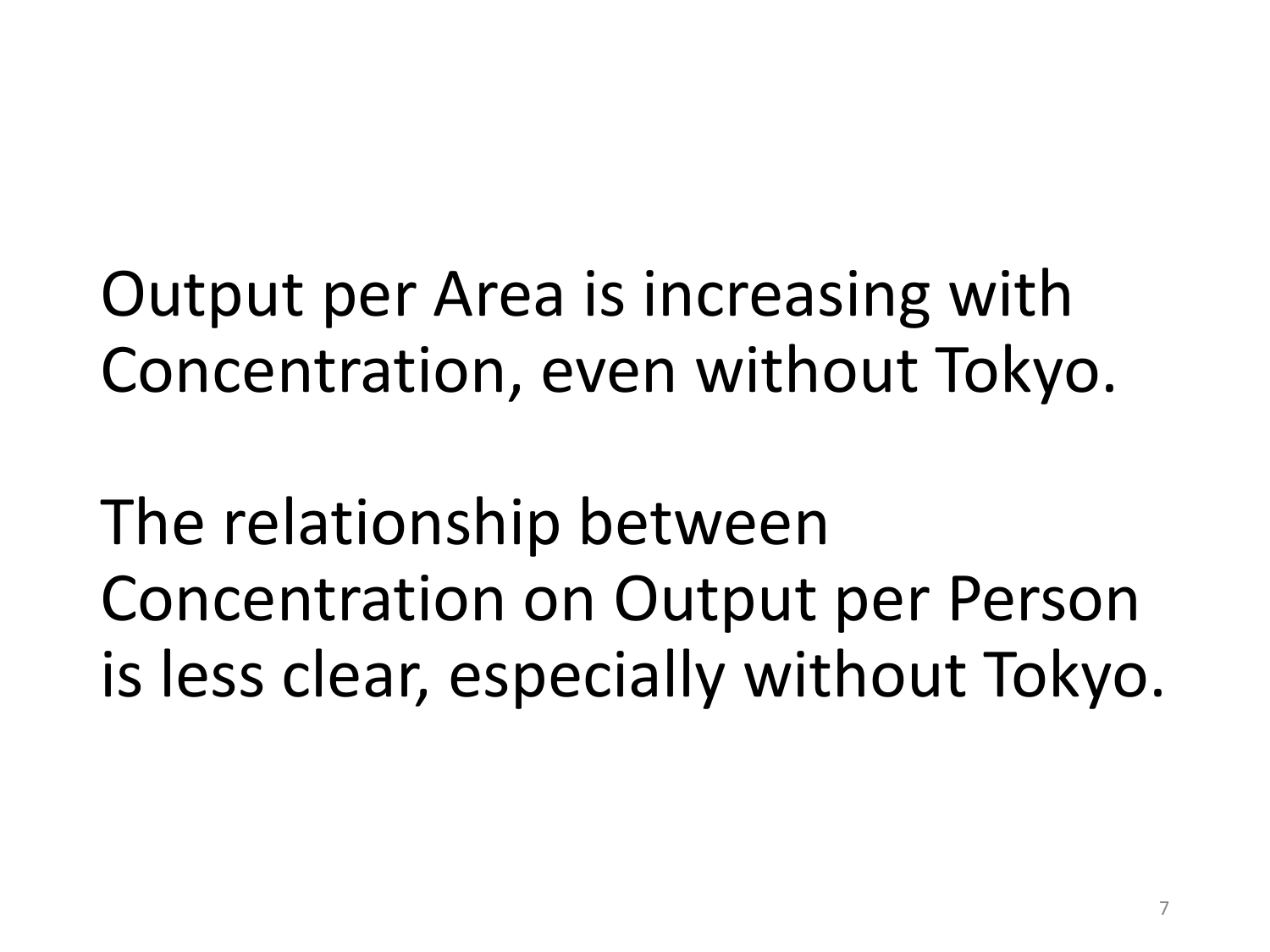#### Output per Area

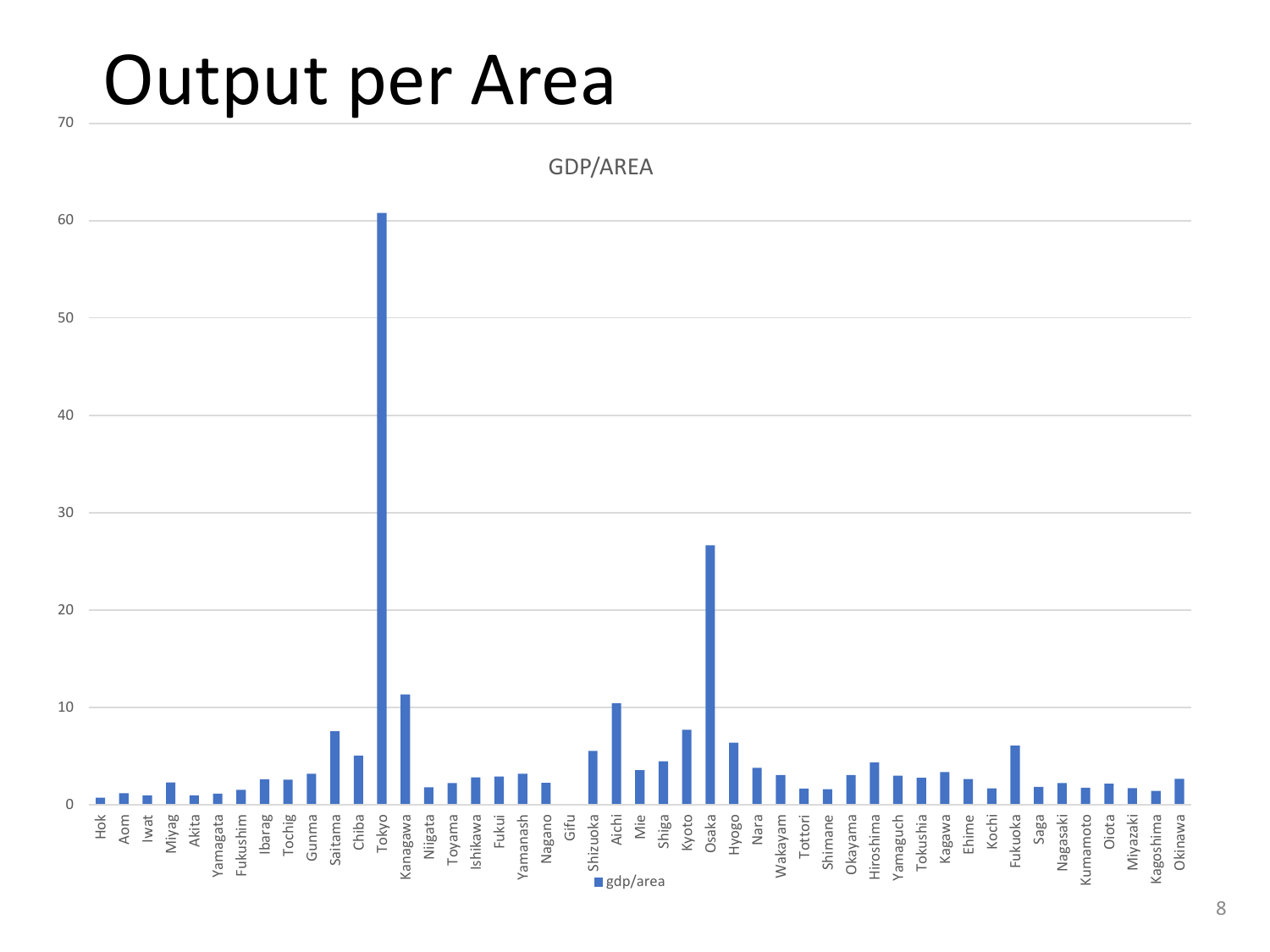### Labor Productivity by Region

GDP/Population

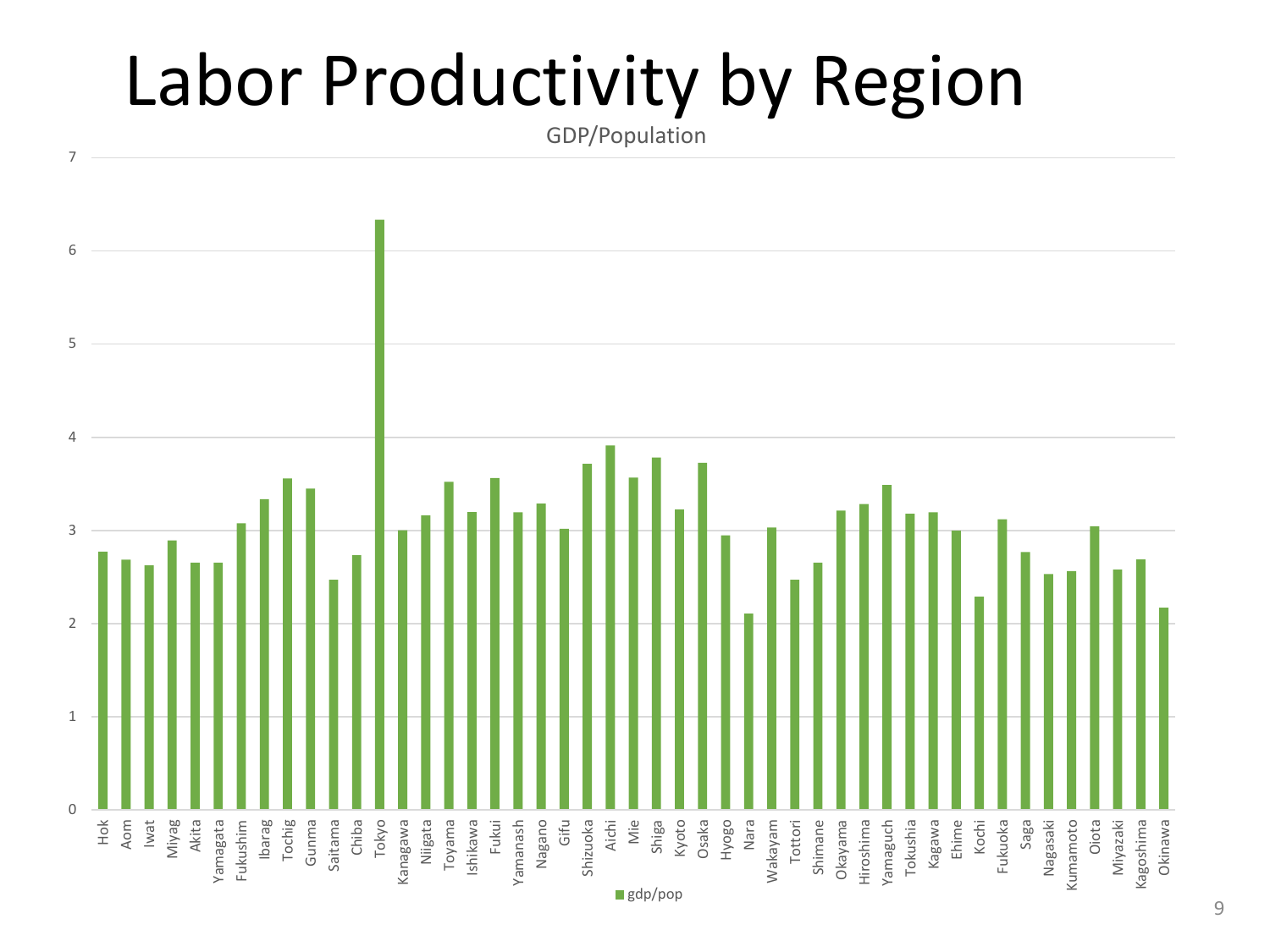#### GDP/AREA by Population

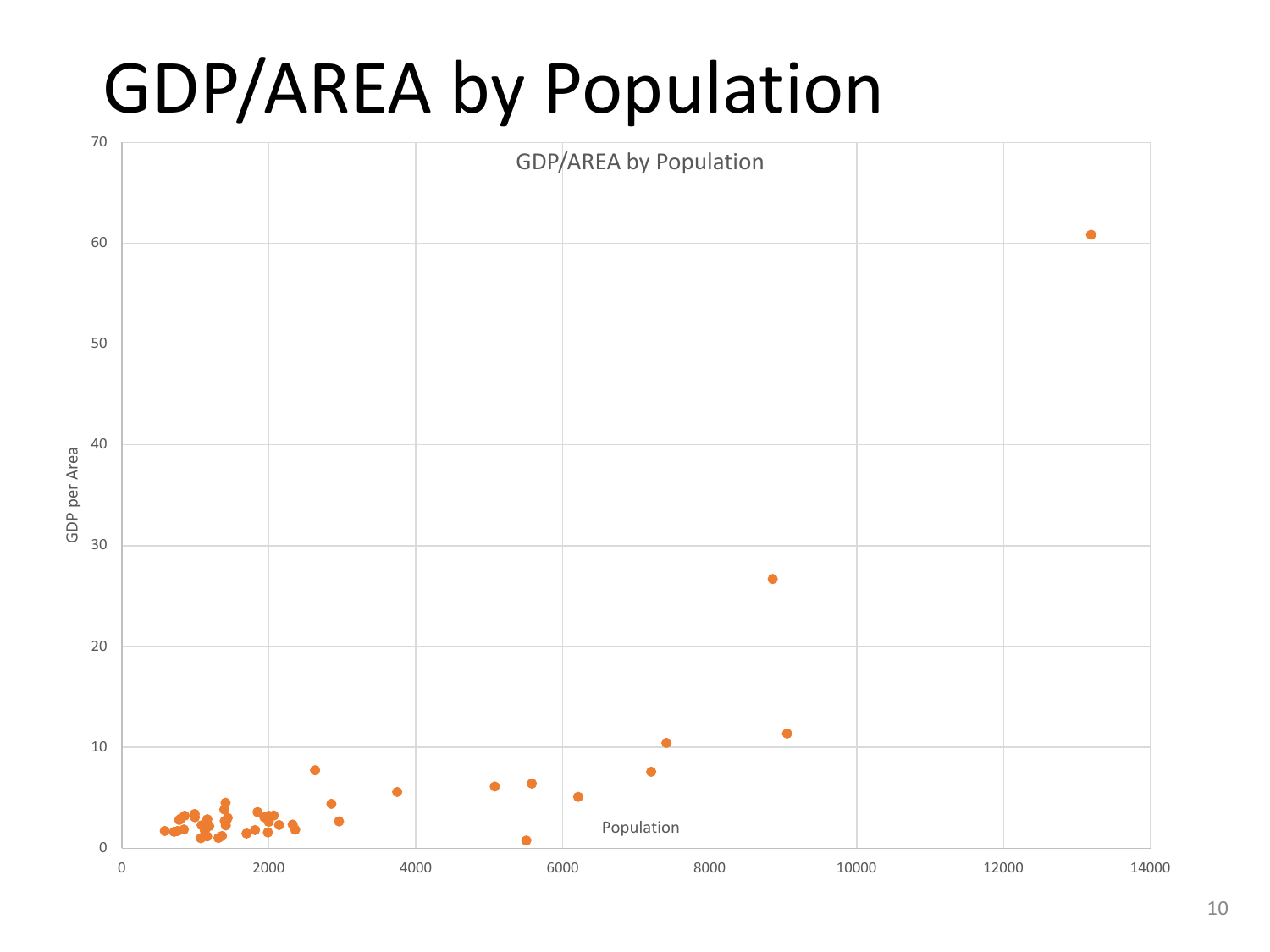#### Output per Person by Population

Output per Person by Population

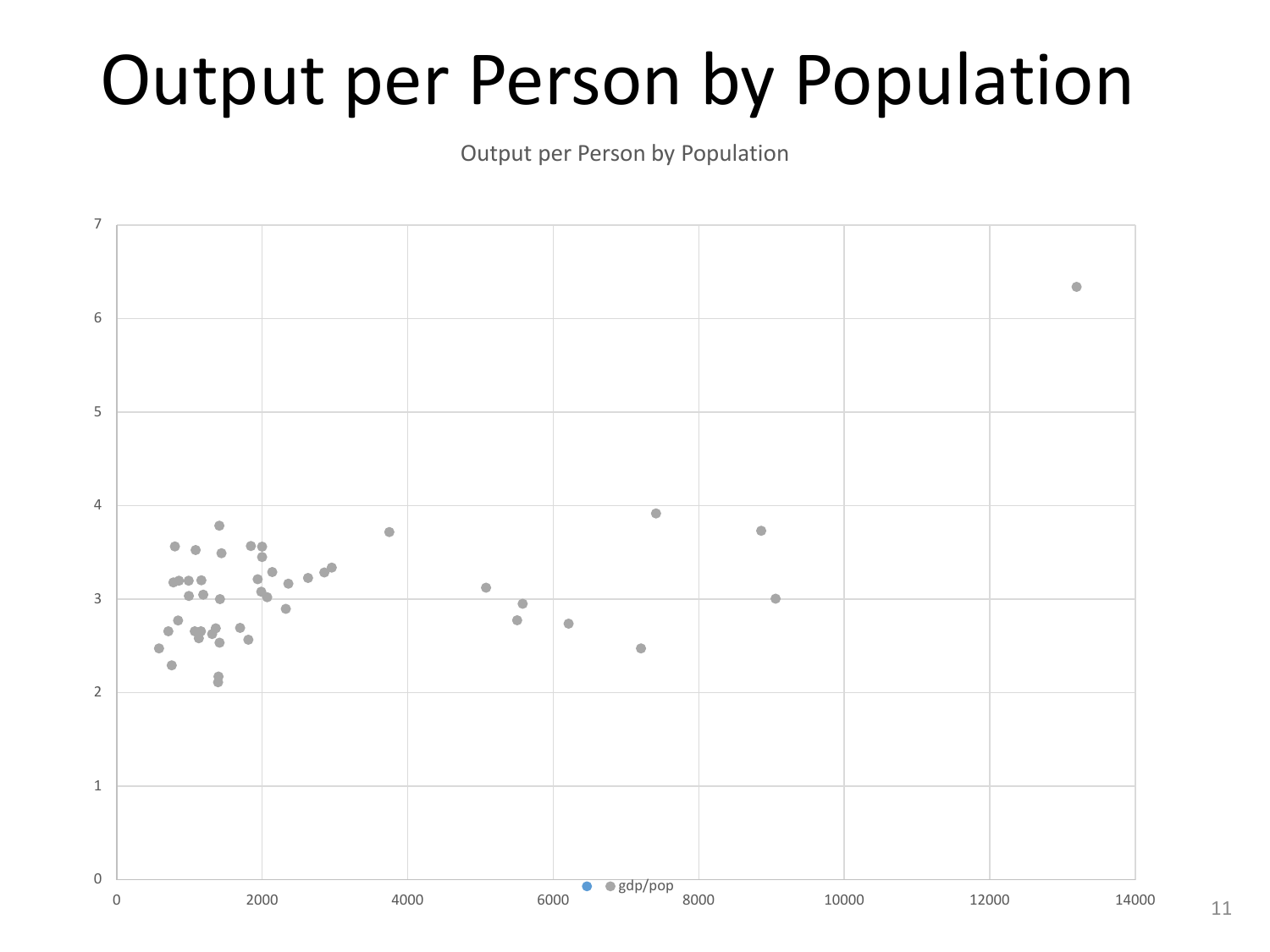In sum, these simple plots suggest that more concentration of economic activity leads to higher productivity, both over areas (per squared kilometer) and per person.

These productivity effects are external to the firm. Most prefectures are too vast to be dominated by one increasing returns to scale firm.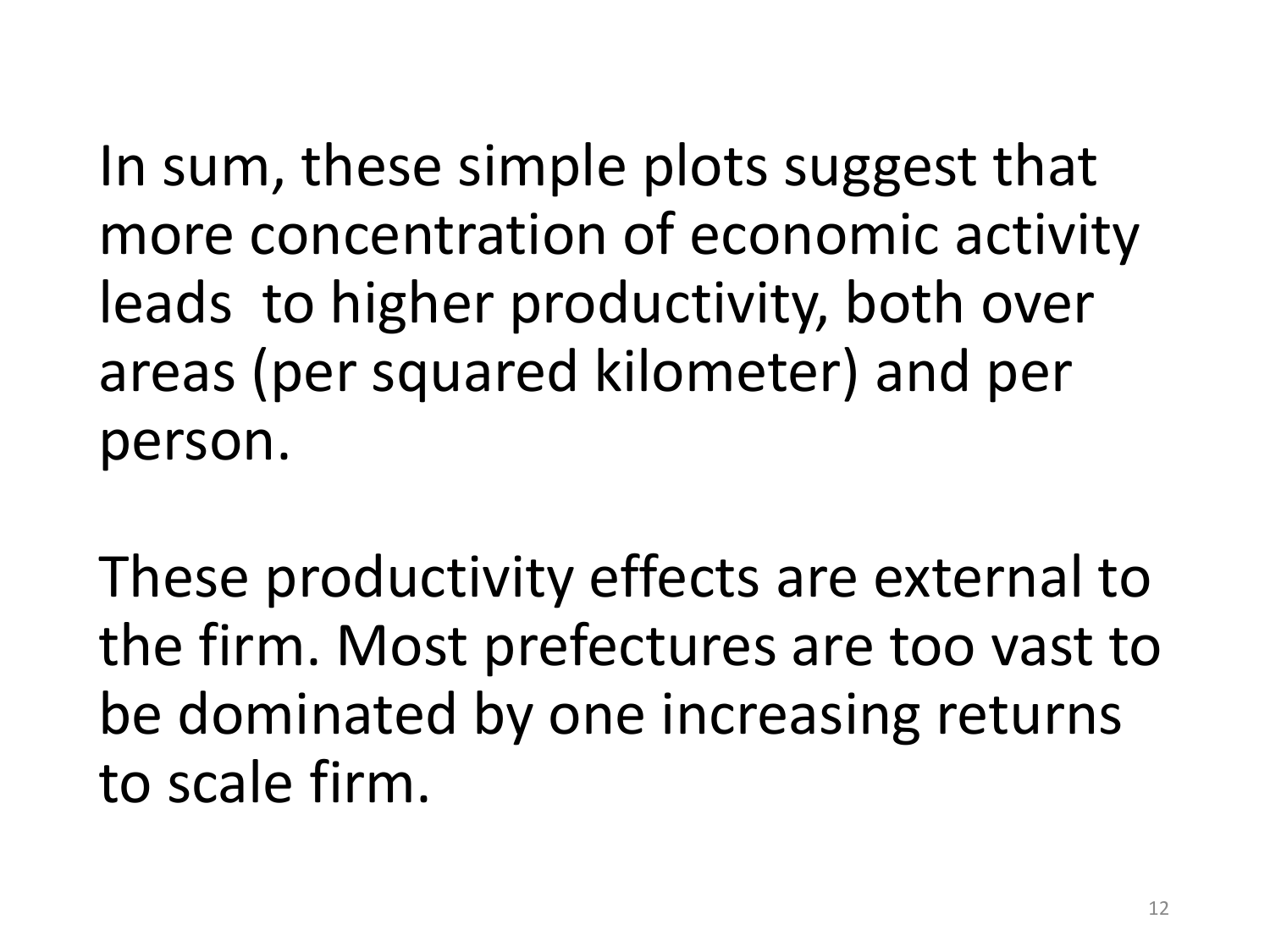### Reasons for Agglomeration

- As just seen in the graphs, one of the most important reasons for agglomeration is the increase in productivity that occurs when factors of production concentrate, lowering the costs of production. (Increasing Returns to Scale.)
- One can imagine that when R and D workers concentrate, they can exchange ideas, improving the productivity of all firms employing these workers (Silicon Valley).
- With a large market, specialized inputs can develop, such as venture capital and specialized law firms that are beneficial to R and D intensive and Hi-tech firms.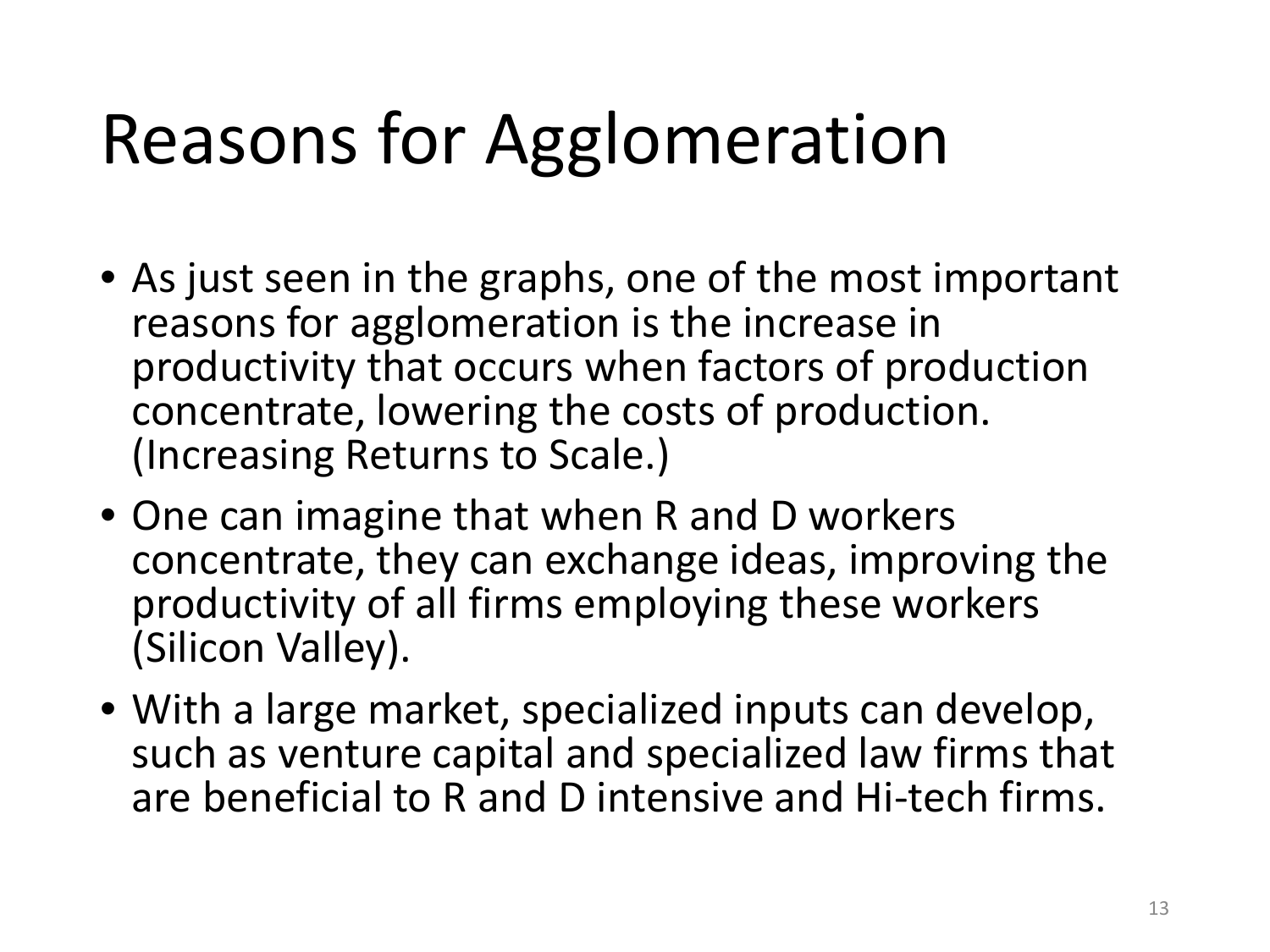## Increasing Returns, Congestion, and Agglomeration

If Increasing Returns external to the firm is the main force for agglomeration, then at the extreme, all firms, capital, and workers will concentrate at one point or city. That is, all economic activity will concentrate in the center of Tokyo.

They do not, because there are forces of dispersion, such as congestion and the increase in the price of fixed factors such as land.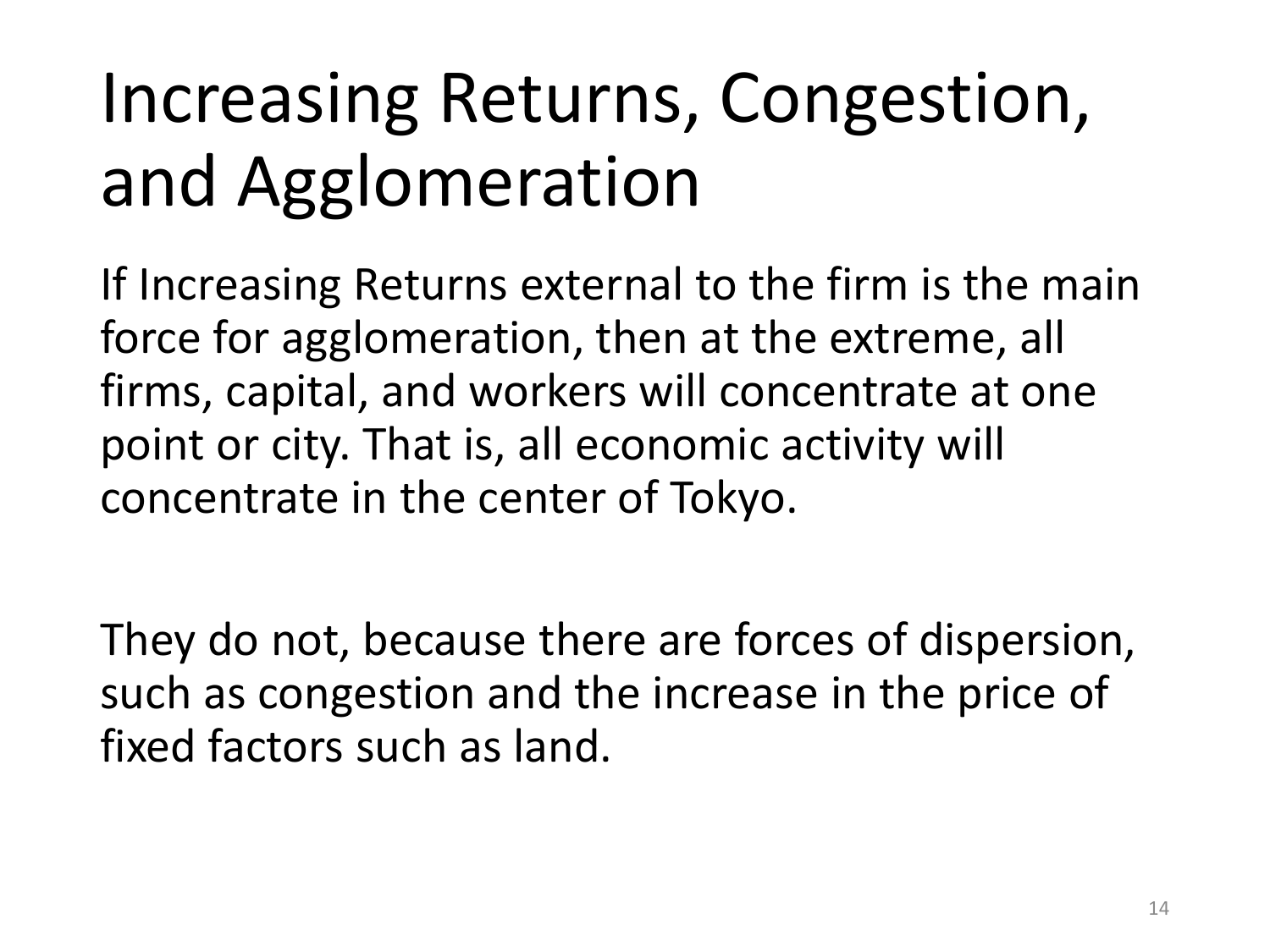### Dekle and Eaton (1999).

- Model the forces of agglomeration and dispersion in attempt to explain the geographic concentration of activity among Japanese prefectures by industry.
- In particular, finance is highly concentrated in Tokyo. Increasing Returns to Scale pushes firms and people to locate in Tokyo but high Tokyo land prices pushes firms and people to locate outside of Tokyo, in a spatial equilibrium.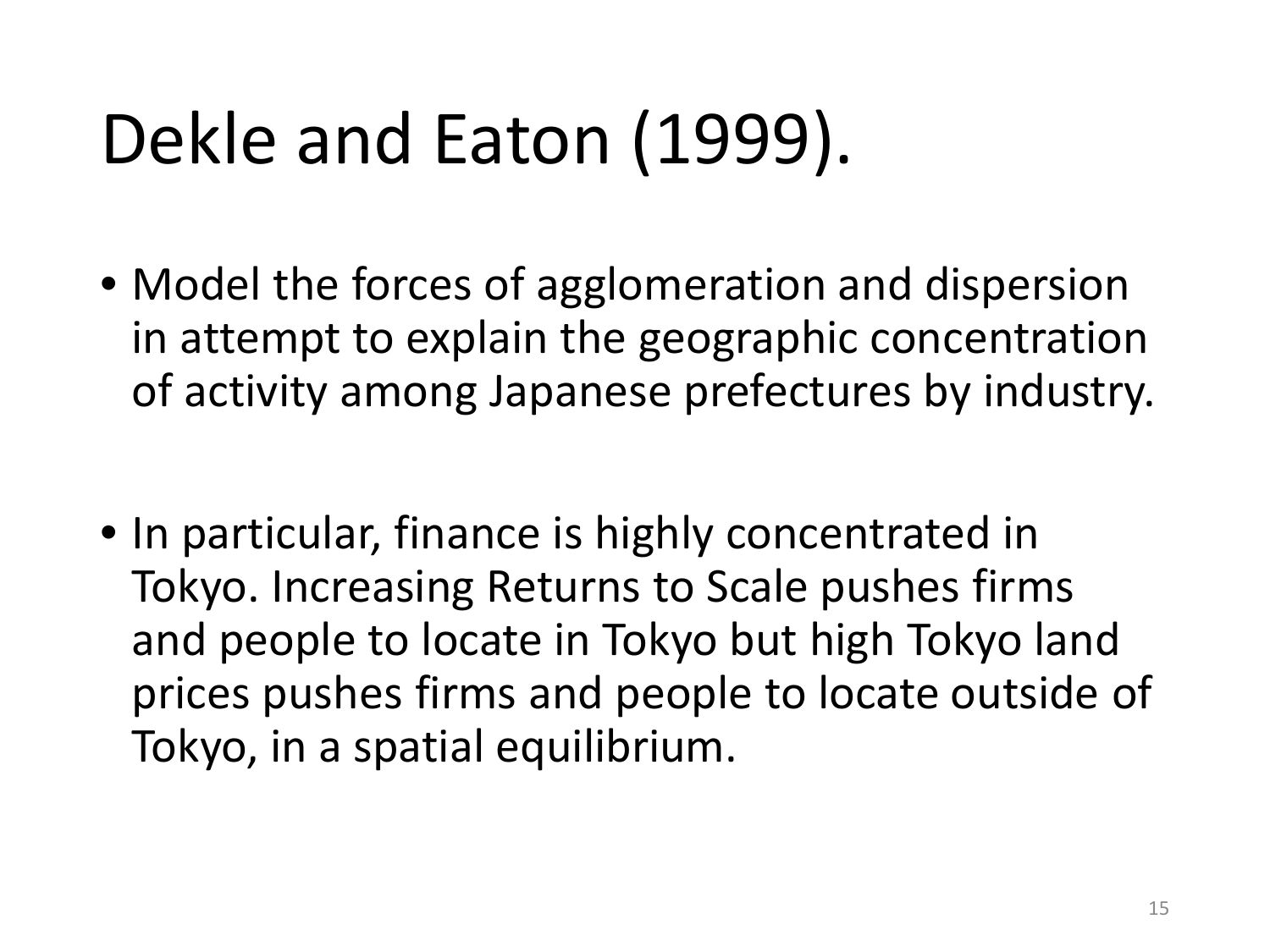### Heavy Concentration of Finance compared to Manufacturing.



 $\blacksquare$  fingdp  $\blacksquare$  mangdp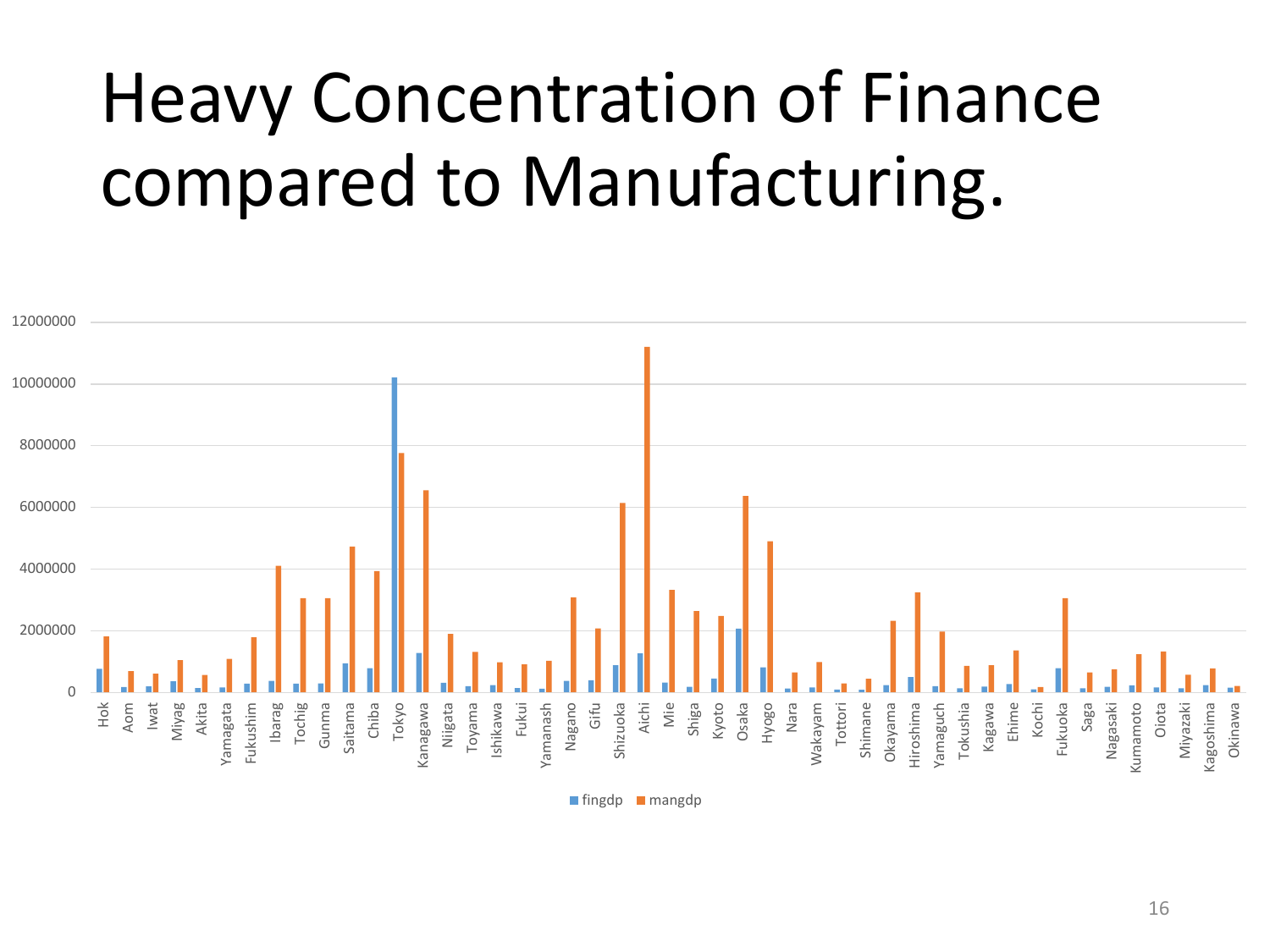## Dekle and Eaton (1999) Model and Estimation

- Urban literature (see for example, Fujita, M., 1989, book): competition for scarce land provides a centrifugal (dispersion) force to offset the centripetal agglomeration effects. Congestion effects explain the existence of multiple cities and economic activity in nonurban locations.
- If agglomeration effects are never offset by scarce land, then all economic activity in Japan will concentrate in a "black hole" and concentrate, in say, Chuo-ku ("Central-ward," Tokyo).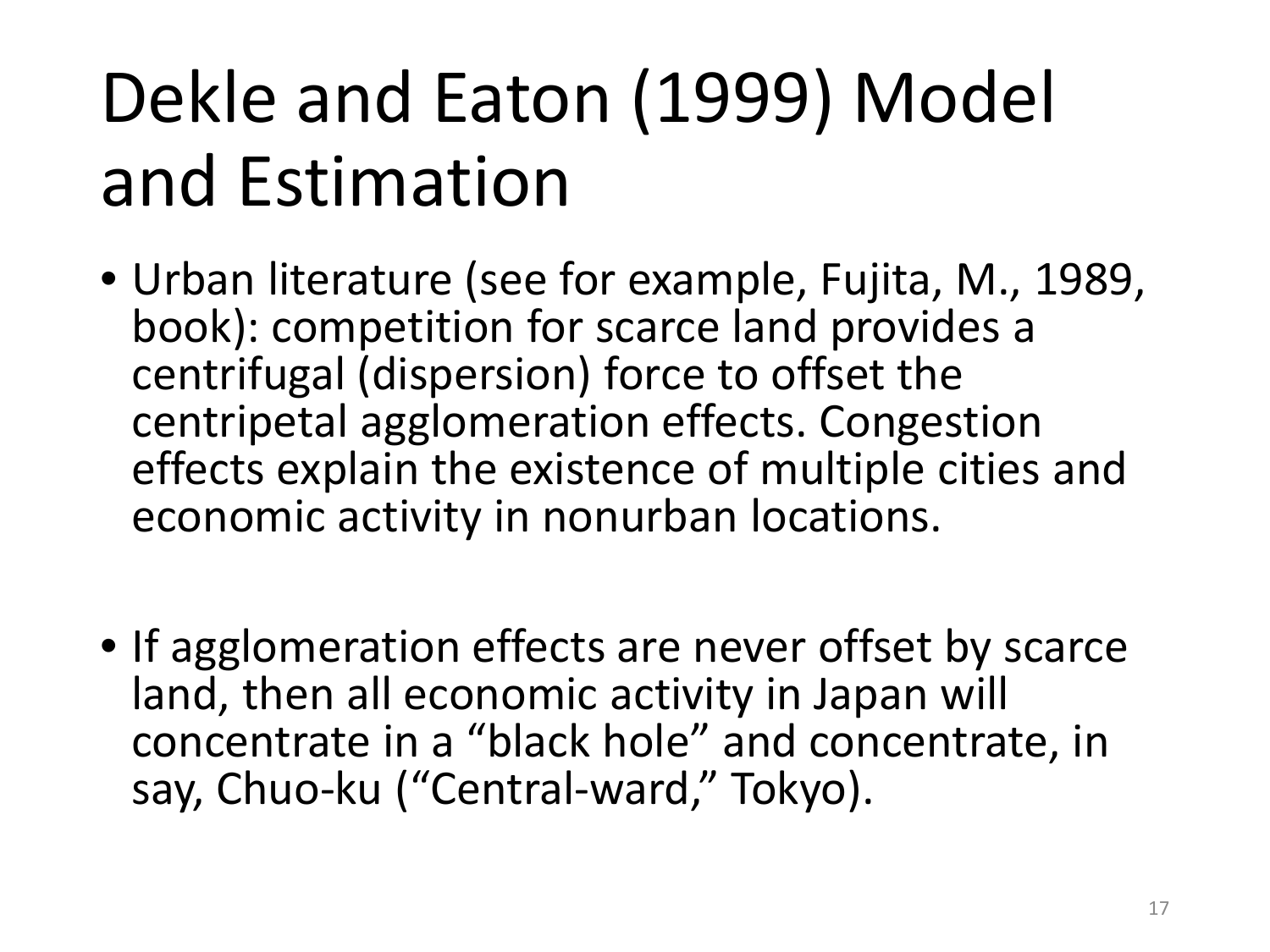- Dekle and Eaton (1999) focus on using regional wages to land rents to infer increasing returns external to the firm, or "production externalites."
- They are concerned with both regional and aggregate agglomeration spillovers, how externalities decline with distance and how they spill over from one region to another.
- Look at both the manufacturing and financial industries. They use data on graphs such as above on Japanese land, wages, and output by prefecture to infer the scope and distance of agglomeration externalities.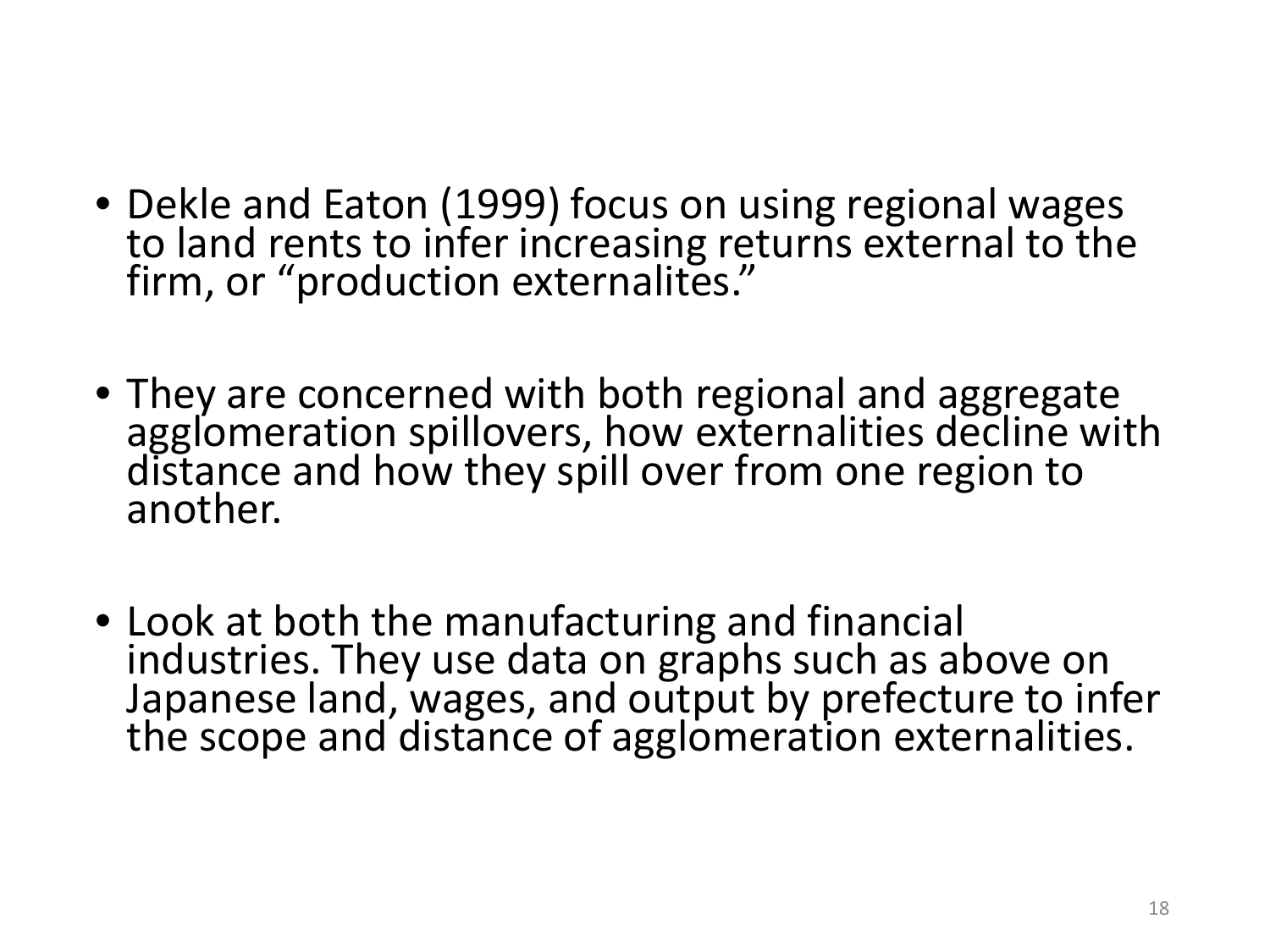Dekle and Eaton find that a 1 percent increase in prefectures value added (or concentration) will increase TFP by an average 0.010 percent in manufacturing and 0.012 percent in financial services.

Agglomeration spillovers are more localized in finance. A 1 percent increase in value added in all prefectures increased finance TFP by 0.016 percent, but manufacturing TFP by 0.046 percent.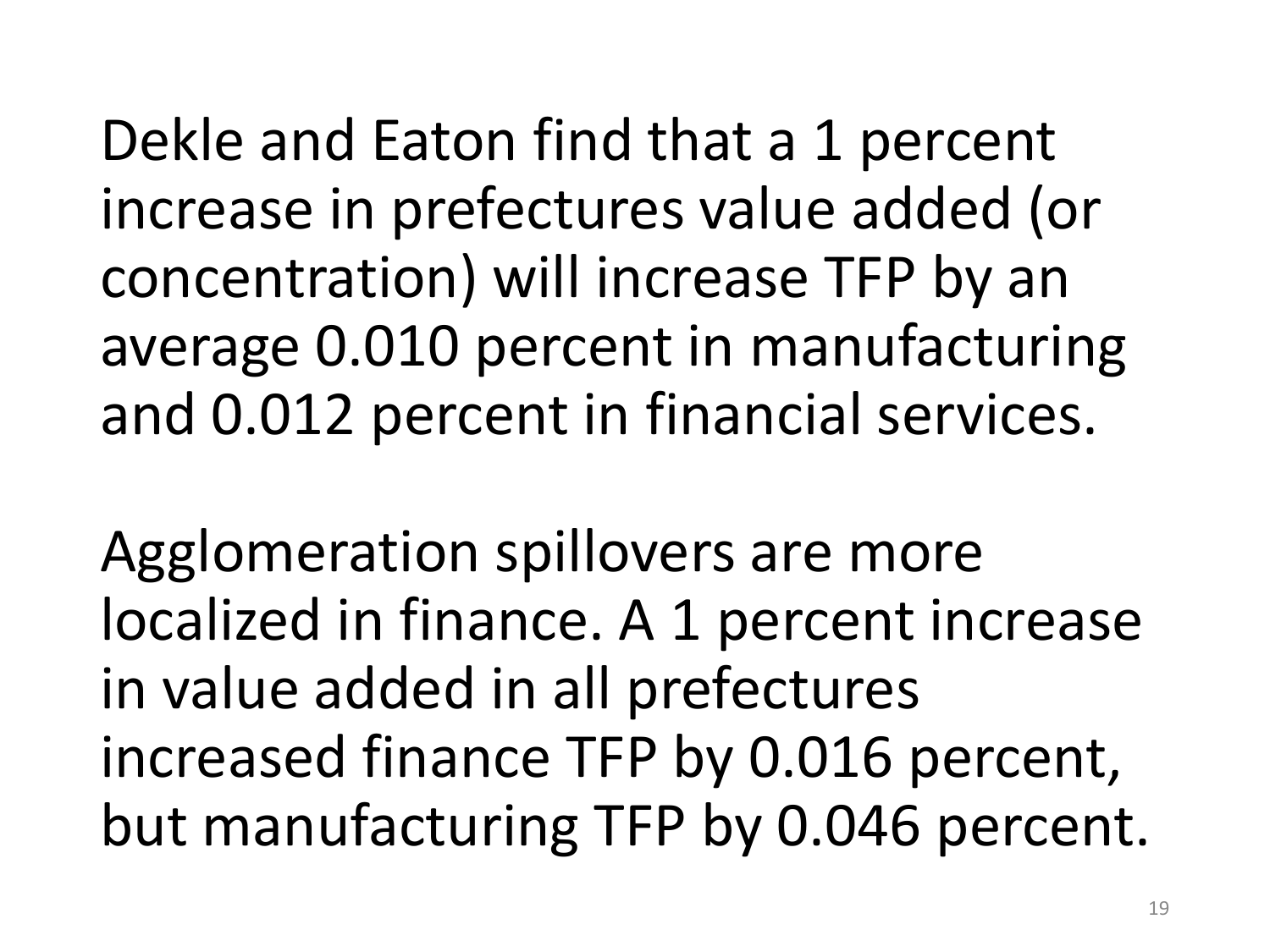Other reasons for Agglomeration (not based on increasing returns external to firm).

Krugman (1991). Firms may want to locate at locations where there is strong demand for their products. In locations with good "market access," firms can save on transportation costs and have more money to pay their workers, thereby attracting more workers.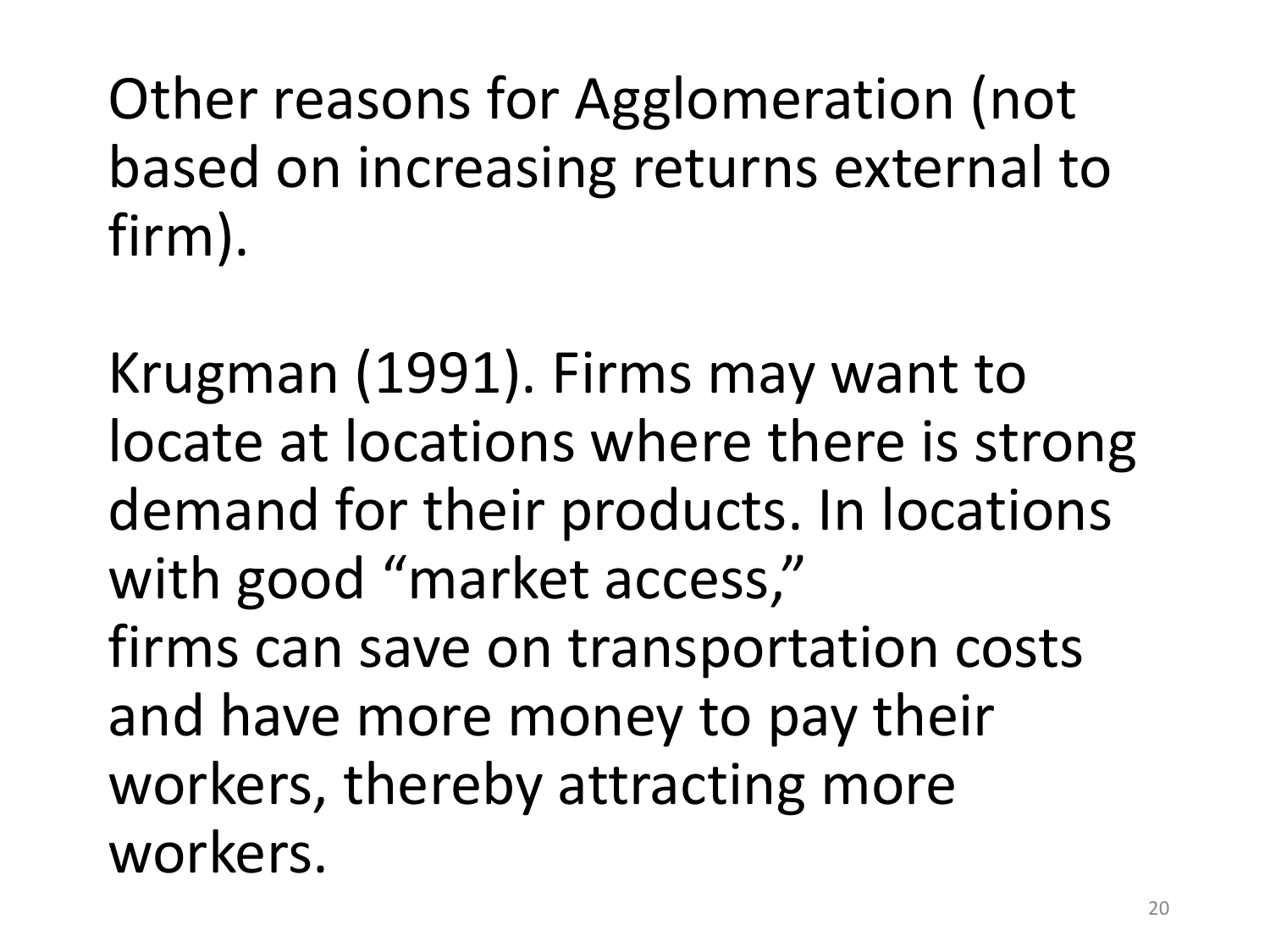Also, if manufacturing activity is concentrated, manufacturing supply higher and prices will be lower in such locations, attracting workers.

Immobile factor is agricultural labor, which serves as a centrifugal or dispersion force. Because of transport costs, some firms cannot be too far from this agricultural labor.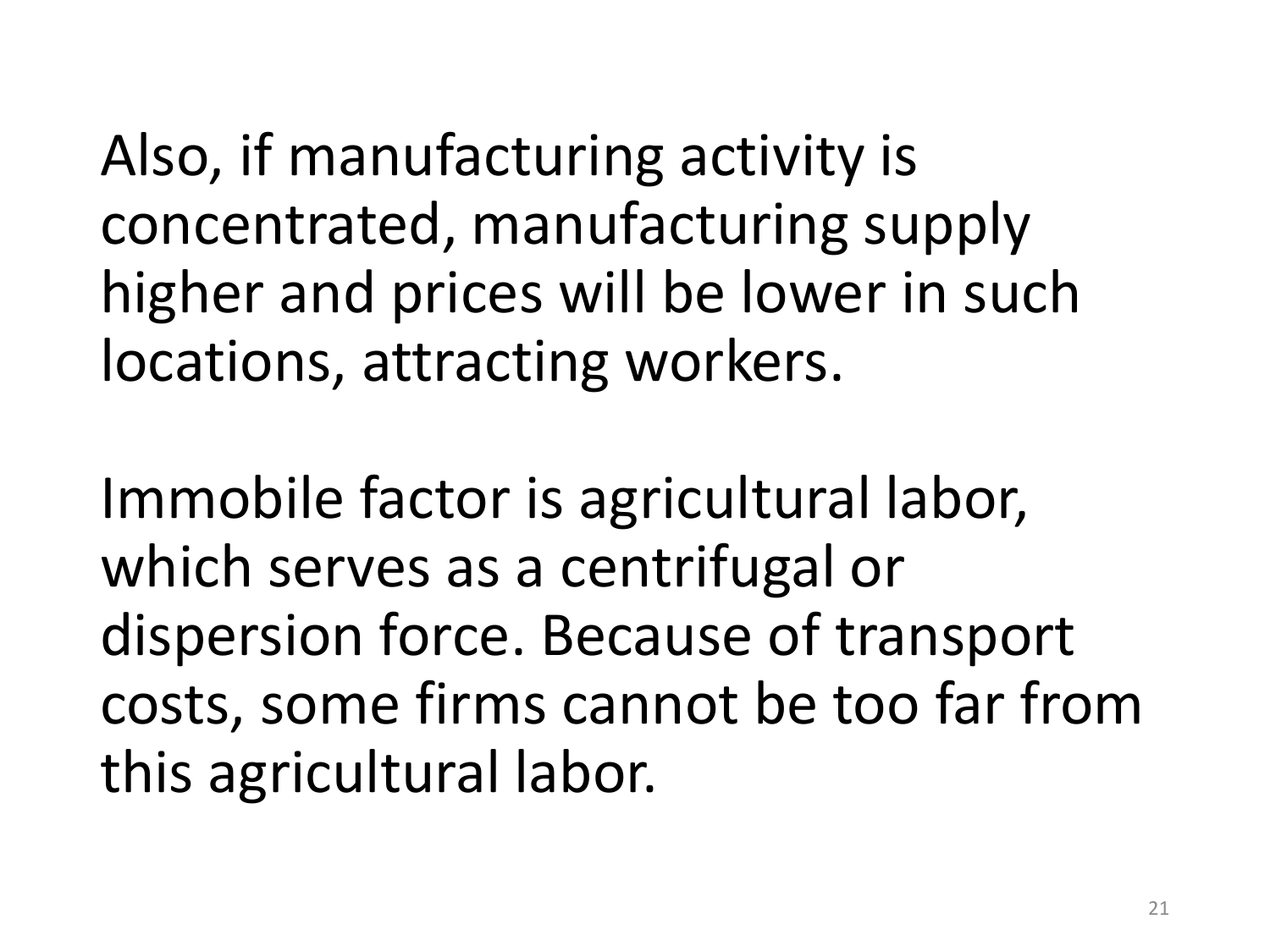#### Empirical Work Estimating the Krugman model.

Huge empirical literature. Main implication they test is that in locations with good "market access," there is more value added after paying transport costs to remunerate factors factors of production, raising wages.

Much work has found a positive correlation between measures of "market access" and wages (Head and Mayer, 2006; Amiti and Camerson, 2007). They find a positive relationship.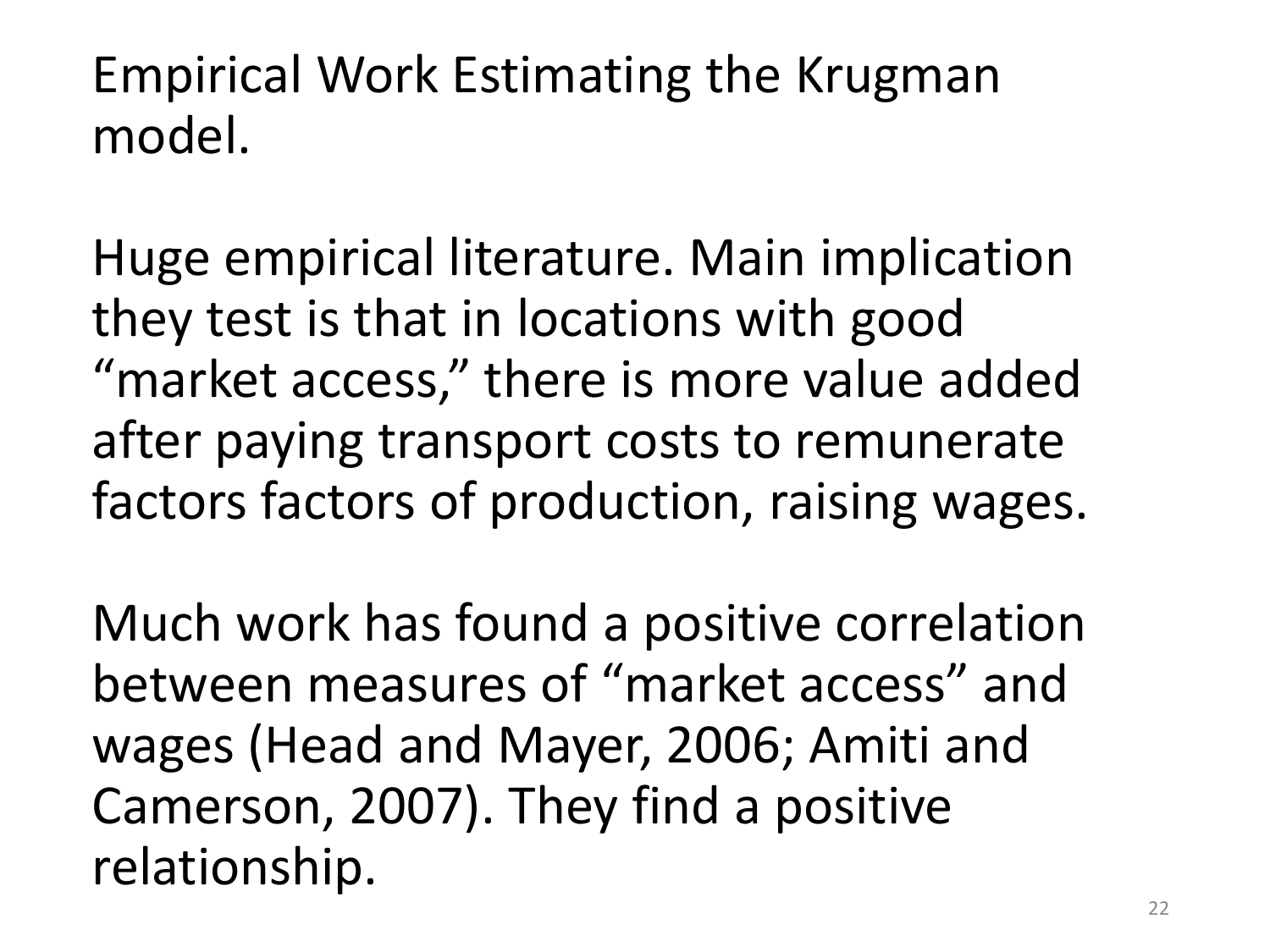Effect of Decline in Transport Costs on Agglomeration.

Krugman (1991) model predicts **that a fall in transport costs will lead to more agglomeration** of industries as firms can agglomerate and export goods to the agricultural sector.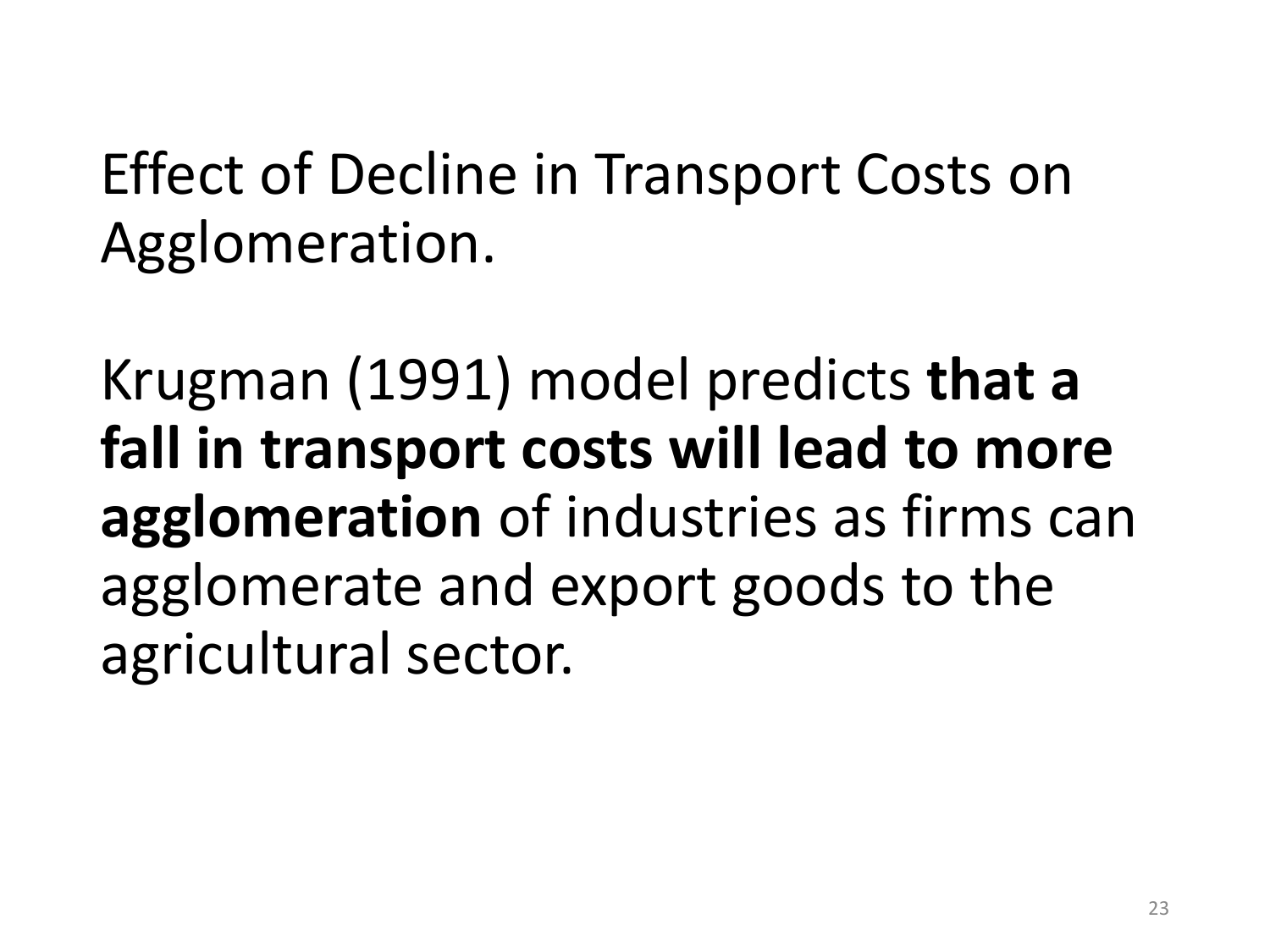Although they have no transport costs in their story, the Dekle and Eaton(1998) story suggests that a fall in transport costs will have ambiguous effects. While a fall in transport costs will tend to lead to concentration because of increasing returns, it will **also raise land prices and drive out people and industries.** High spillovers in finance in Tokyo drove out manufacturing to Tochigi.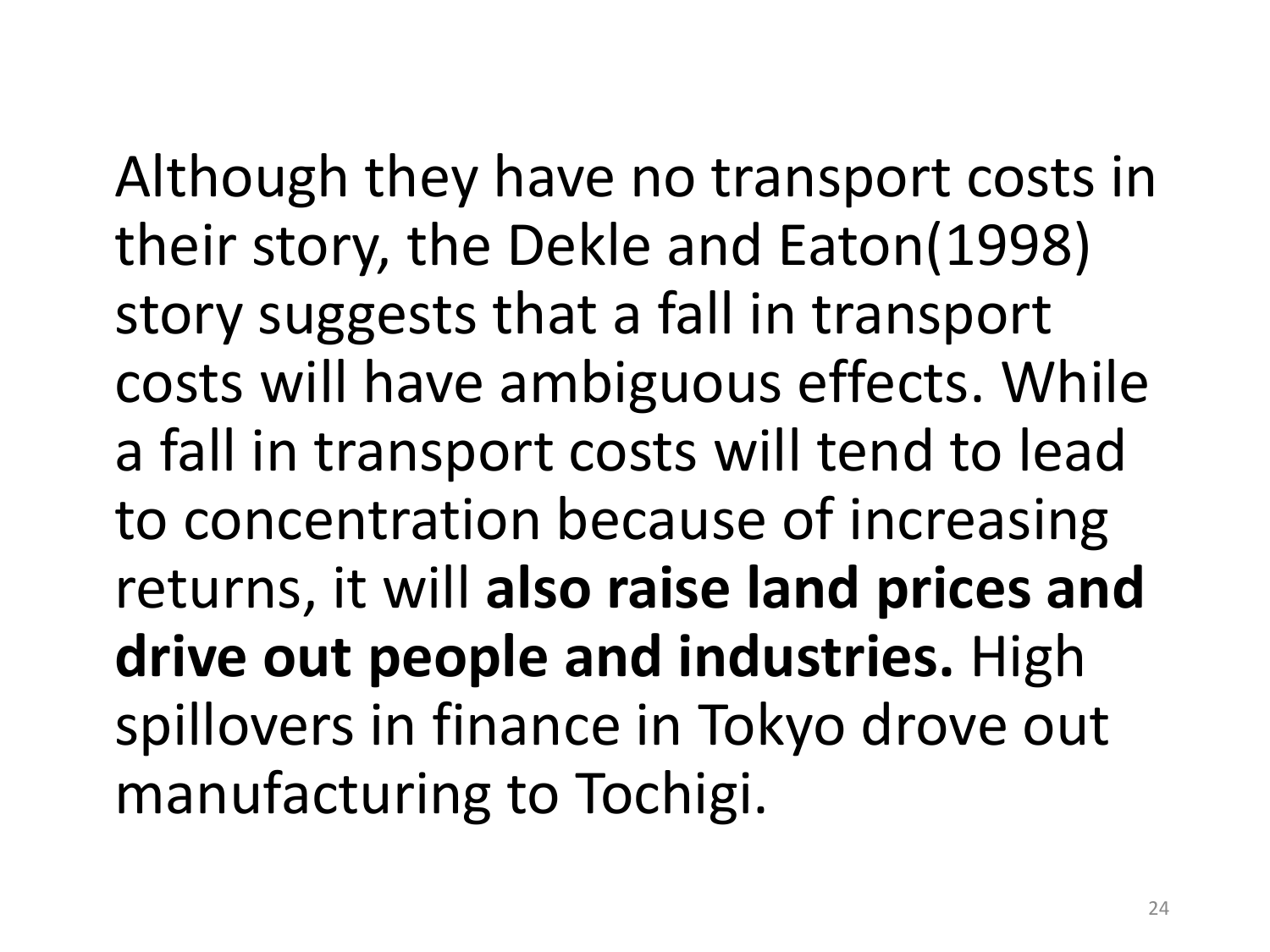Yet another paper, Helpman (1998) **predicts that a fall in transport costs will promote dispersion.** Like Dekle and Eaton, Helpman has a fixed factor, land, and perfectly mobile labor. However, Helpman has a limited role for increasing returns. A fall in transport costs will mean firms and workers will spread out to take advantage of low land costs, and export to each other.

Eg. Toyota, U.S.A.'s move from Torrance, CA to Texas to take advantage of cheaper housing and wages.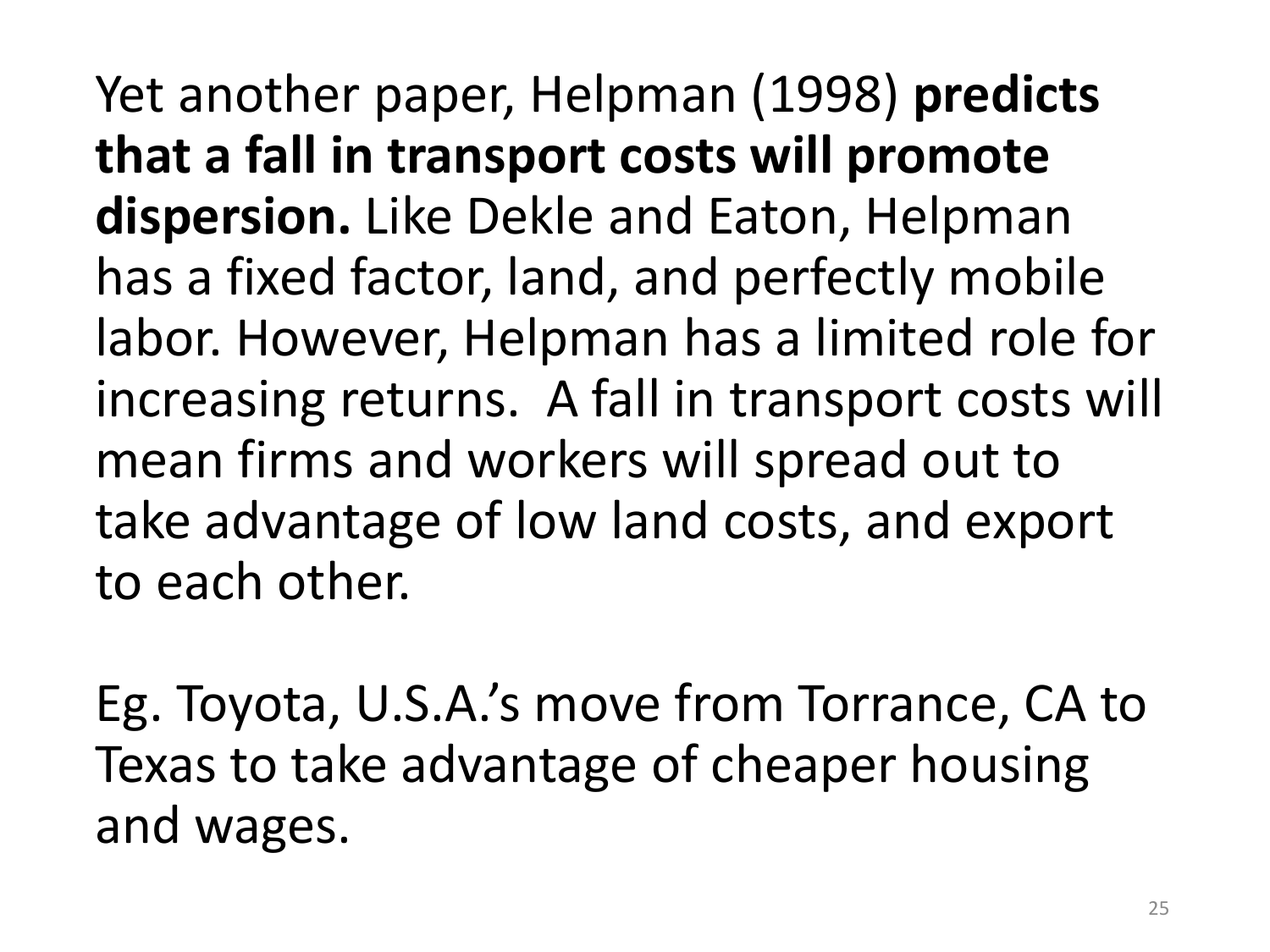Contributions of Recent Quantitative Agglomeration Models Ahlenfeld, et. al. (2015) and Faber and Gaubert (2015).

Ideas are related from the earlier urban economics literature of localization spillovers, but rather than estimation, borrows tools from macroeconomics, such as calibration and indirect inference. Once parameters of these general equilibrium models are calibrated, performs counterfactual experiments.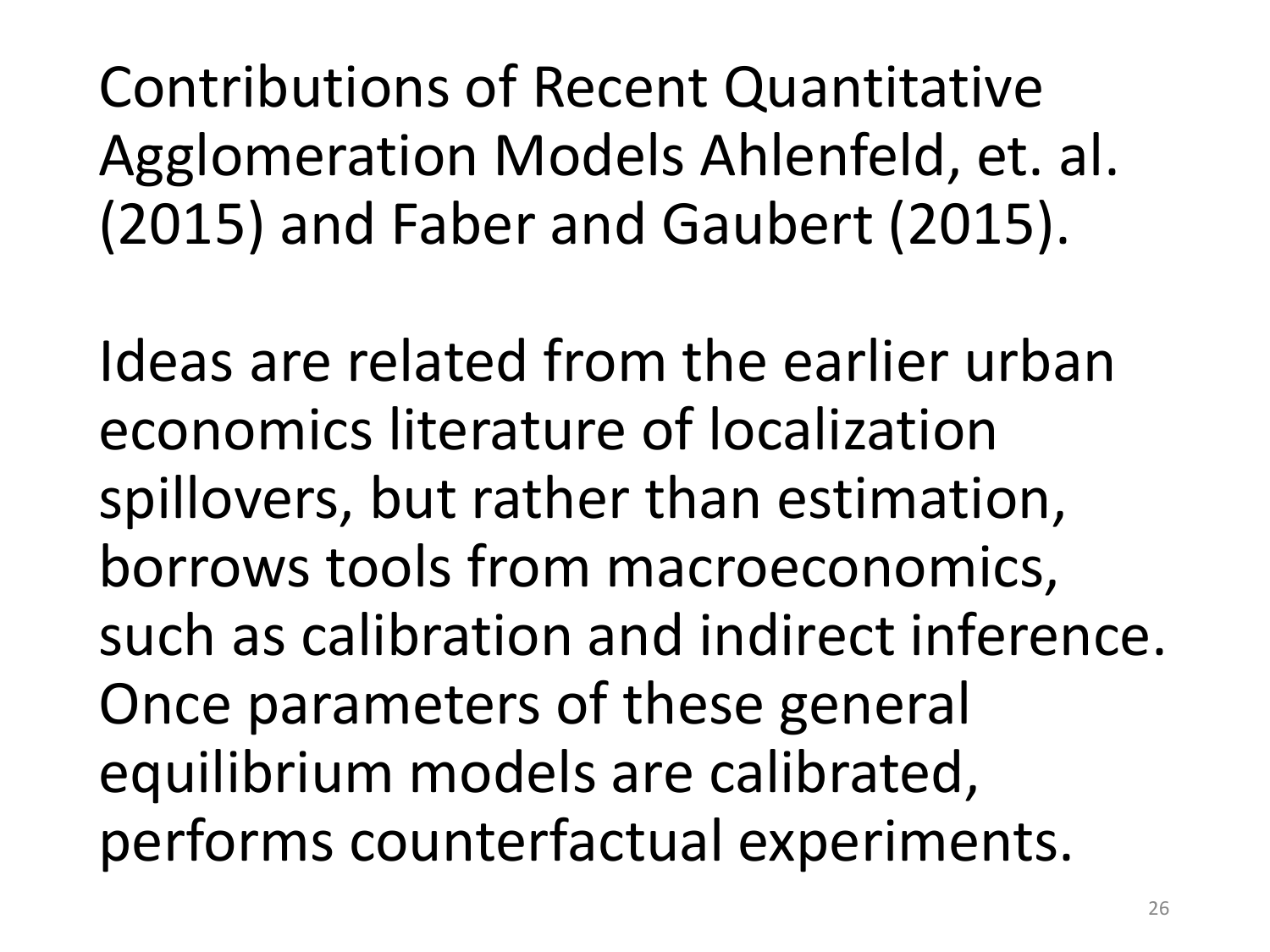#### Faber and Gaubert (2015).

Estimate a reduced form model of tourism for Mexico and finds that local tourism GDP has significant long-term positive effects on local population and wages.

Uses the reduced form estimates to calibrate by indirect inference (a GE spatial equilibrium model) with two goods and production spillovers.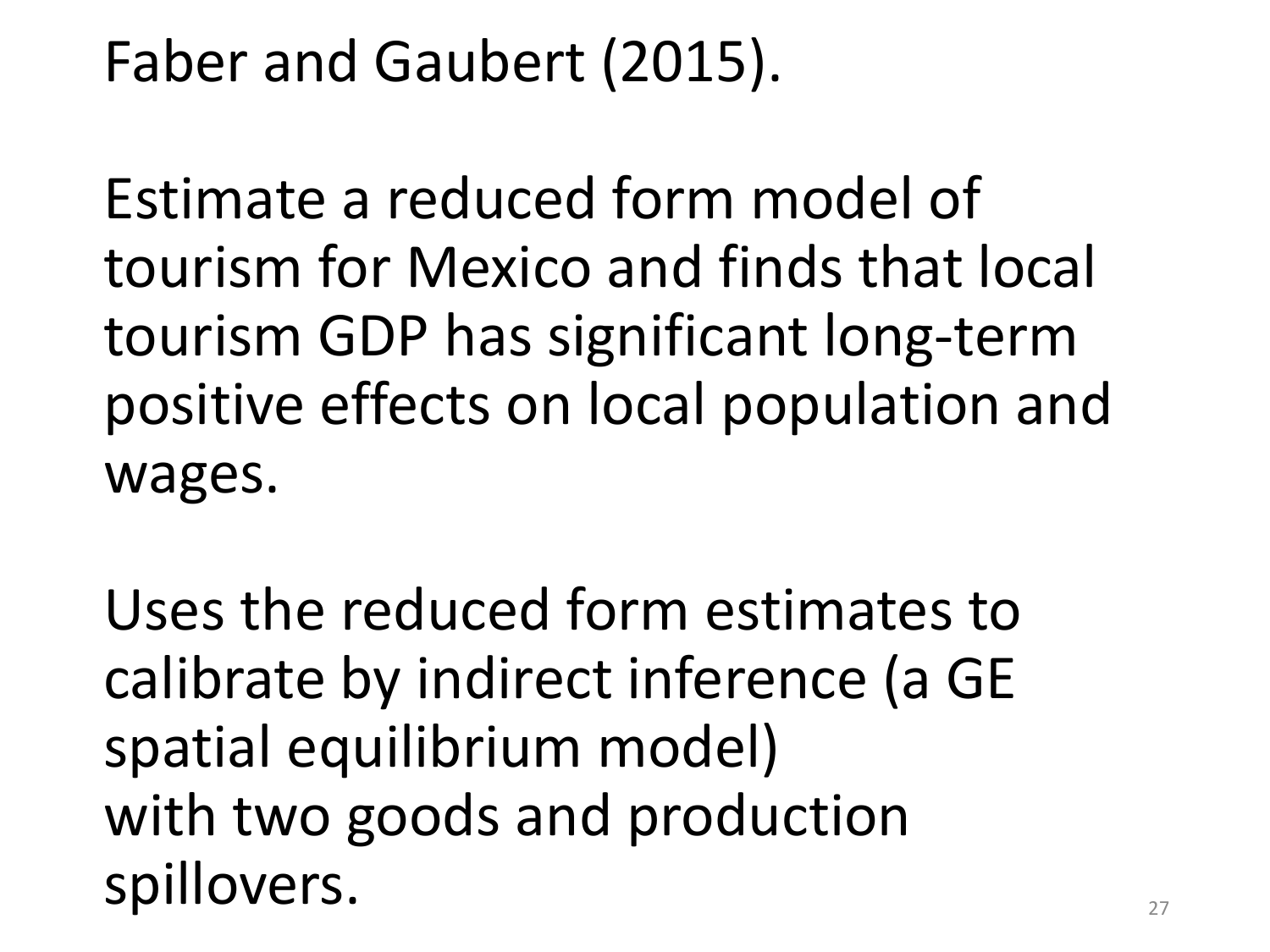Finds classic market integration effects (by comparing counterfactuals between imposing prohibitive tourism trade and current situation) and also finds that tourism leads to sizable positive spillovers on the production of local traded goods.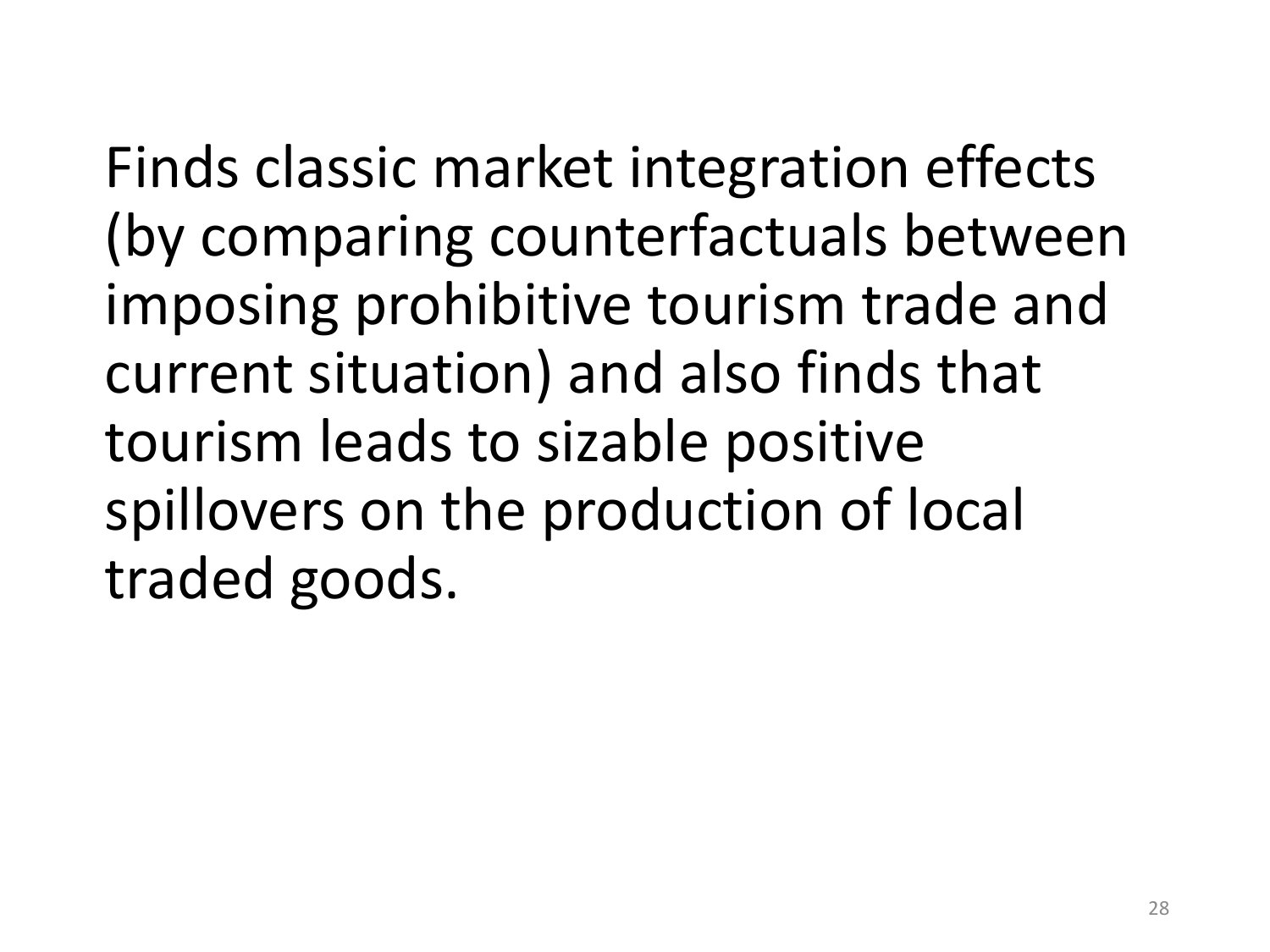#### Decline in Transport Costs and Agglomeration: the Case of the Japanese Silk Industry

In Feudal Tokugawa Japan, the Japanese Silk Industry was concentrated in present day Fukushima, Nagano, and Gunma prefectures, because of the abundant mulberry plants (that silk worms fed on) growing in the river banks. The industry did not spread in Japan because the transmission of sericulture farming and silk filature technology among the feudal regions was minimal.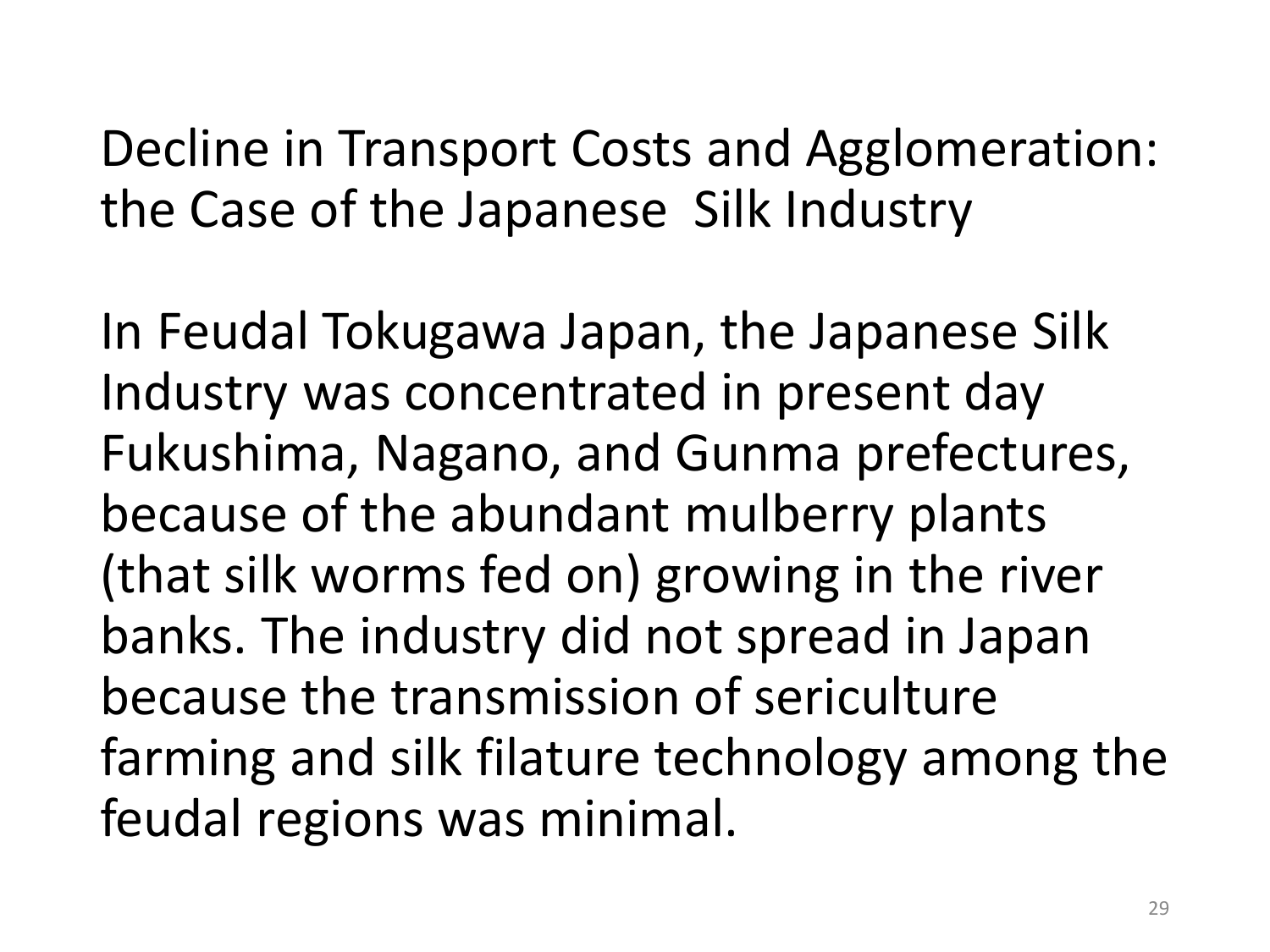After the Meiji Restoration (1868), rapid exogenous decline in transport costs, both domestic (abolishing of feudal system) and internationally (opening to trade). Raw silk became a major export industry, accounting for up 60-80 percent Japanese exports in the late 19<sup>th</sup> century.

How did the location of the raw silk industry change?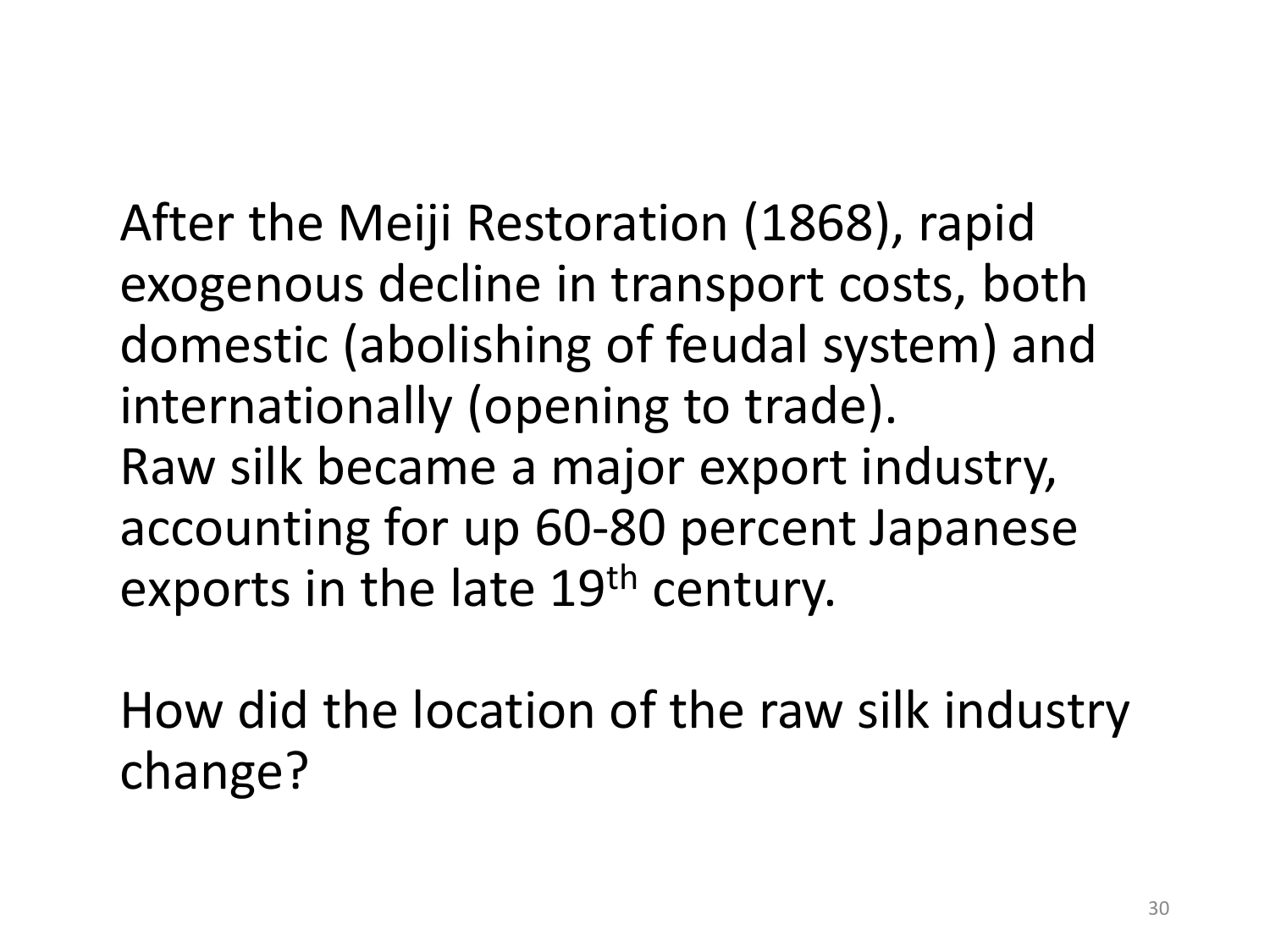However, silk never moved to the major population centers of the coastal areas, despite the importance of being close to ports and trading companies. "Market Access" was not key.

Access to mulberry plants and cocoons and a location familiar with the silk industry was key.

Eg. An attempt by the government to start a silk industry in the early 1880s in Tsukiji failed, because of rapidly disappearing land in Tokyo needed to raise mulberry trees and cocoons.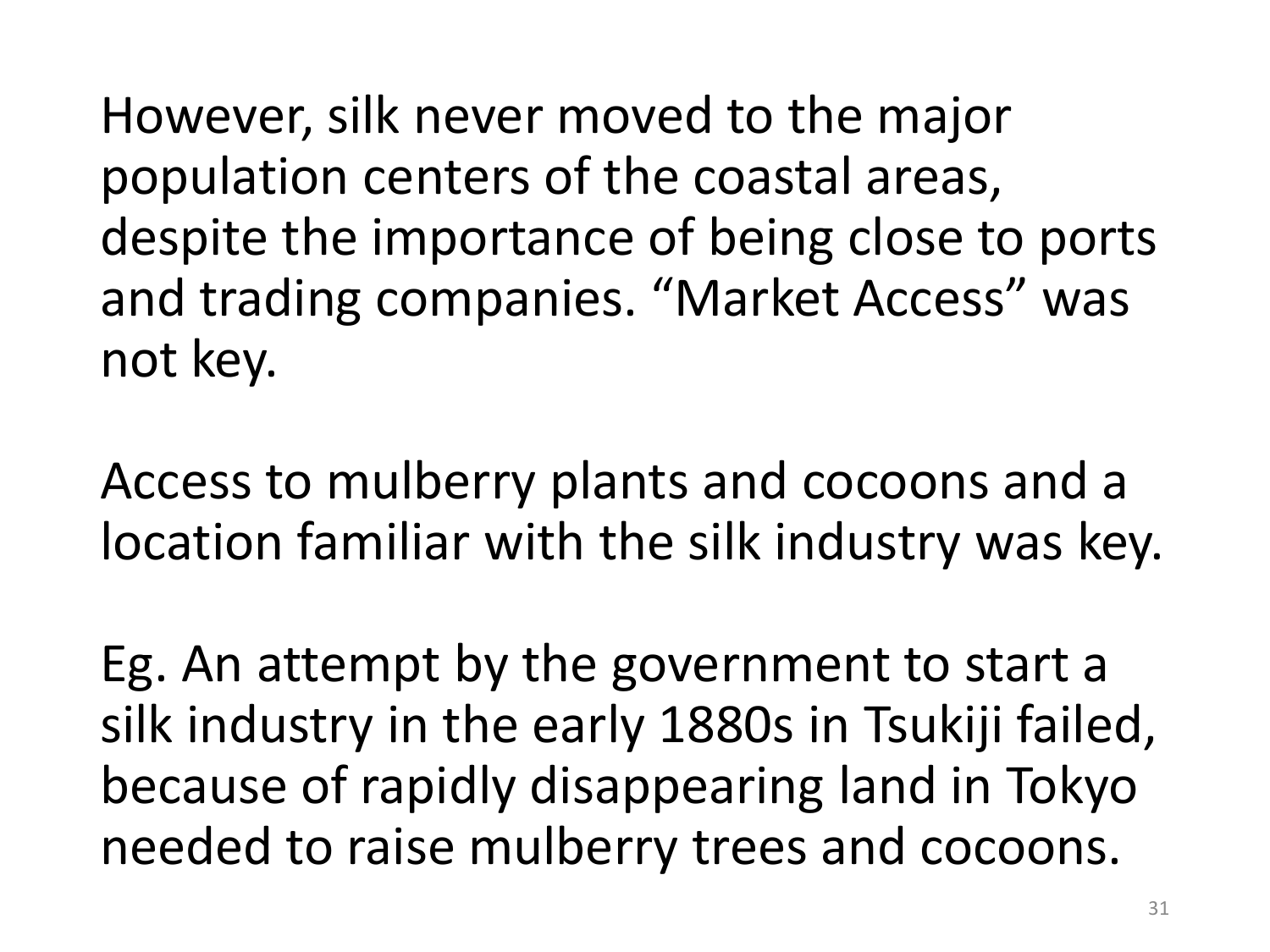The government started the first modern silk weaving industry in Tomioka (1871), in Gunma, near the cocoons, and where there was a long tradition of silk weaving.

Silk Industry stayed in the countryside, at first mainly in Gunma and Nagano where access to mulberry trees, cocoons were key. **Did not move near to large cities or port cities like Yokohama.**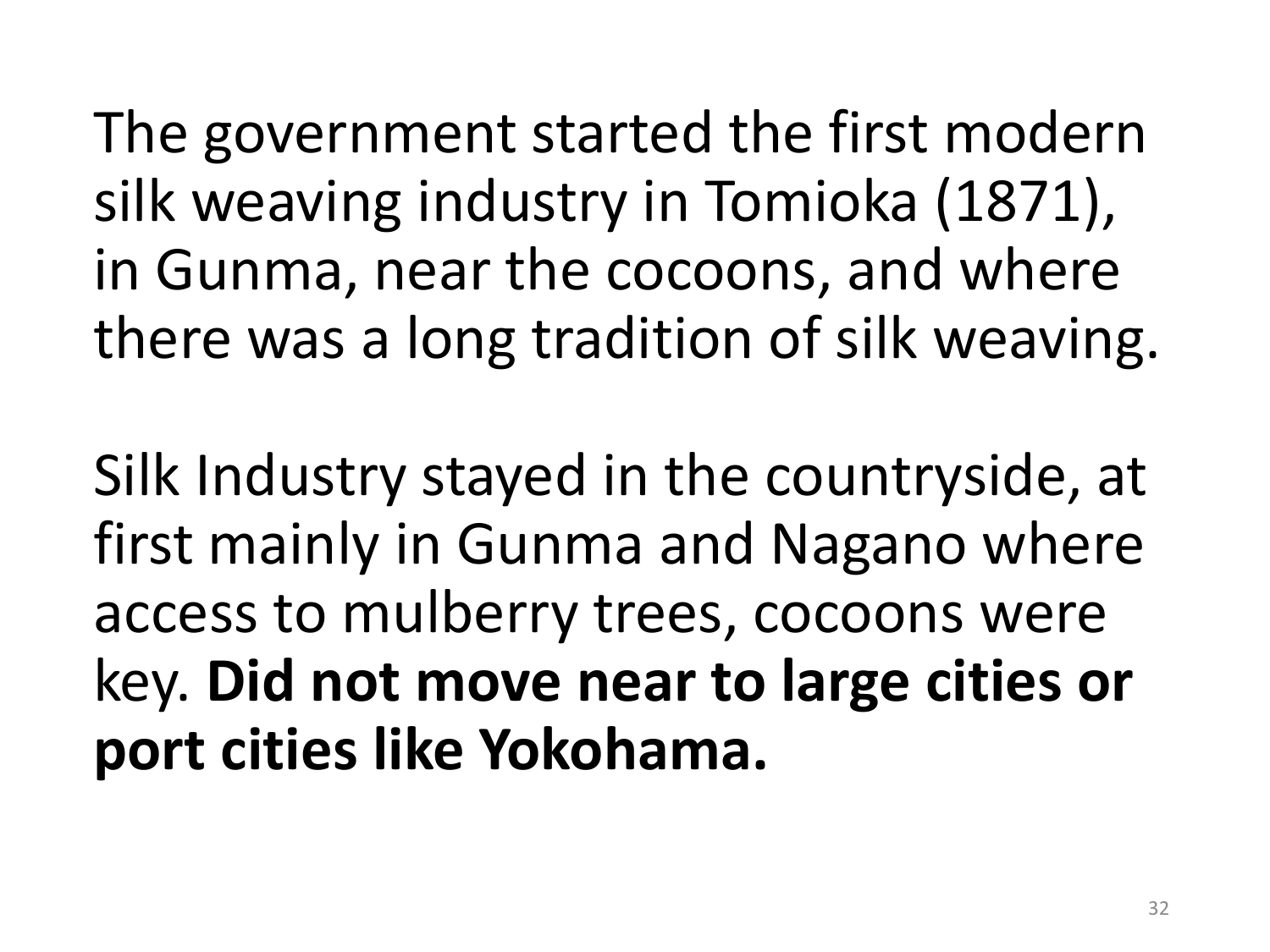For example, to standardize quality, the Japanese government picked the first modern raw silk filature to be in Tomioka, Gunma prefecture, in 1871, where there was a long local tradition of sericulture farming and filature (taking the silk thread off the dry cocoon by wetting and respooling). The government's attempt to start a filature in Tsukiji failed--lack of mulberry trees.

Labor was first procured locally, but soon, the factory girls came from all over Japan and lived in the dormitories of Tomioka.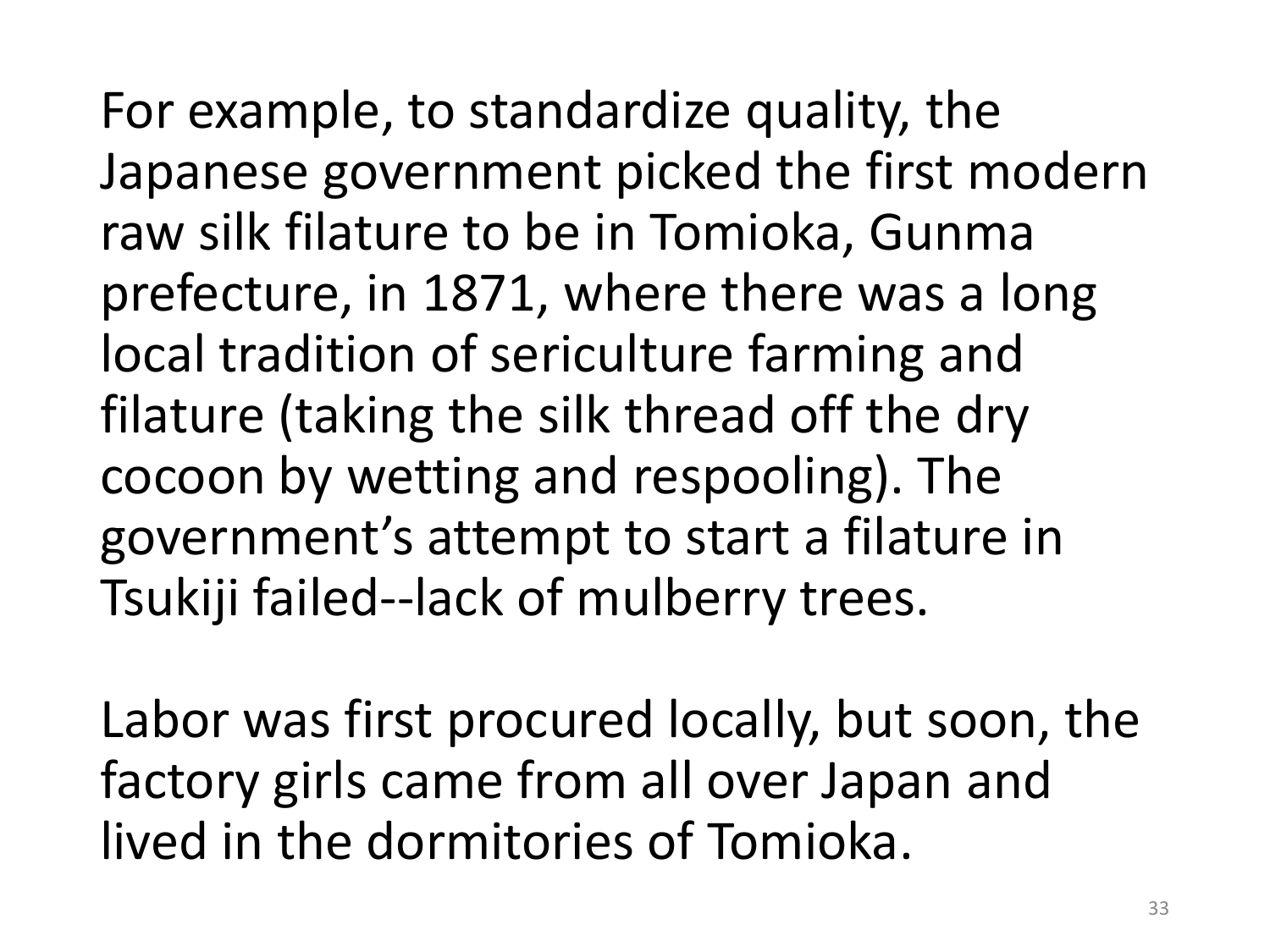Access to labor, factory girls, was not important, as many girls moved to the silk factories (some silk factories employed 400- 800 or more factory girls; they lived in dormitories).

Eventually, private silk factories spread throughout

Japan, as information and technology of modern silk weaving machinery and techniques spread from Tomioka and others to around the country.

**Fall in transport costs**—dispersion of silk industry; not concentration for "market access". Fixed factors—land nearby for growing mulberry trees important.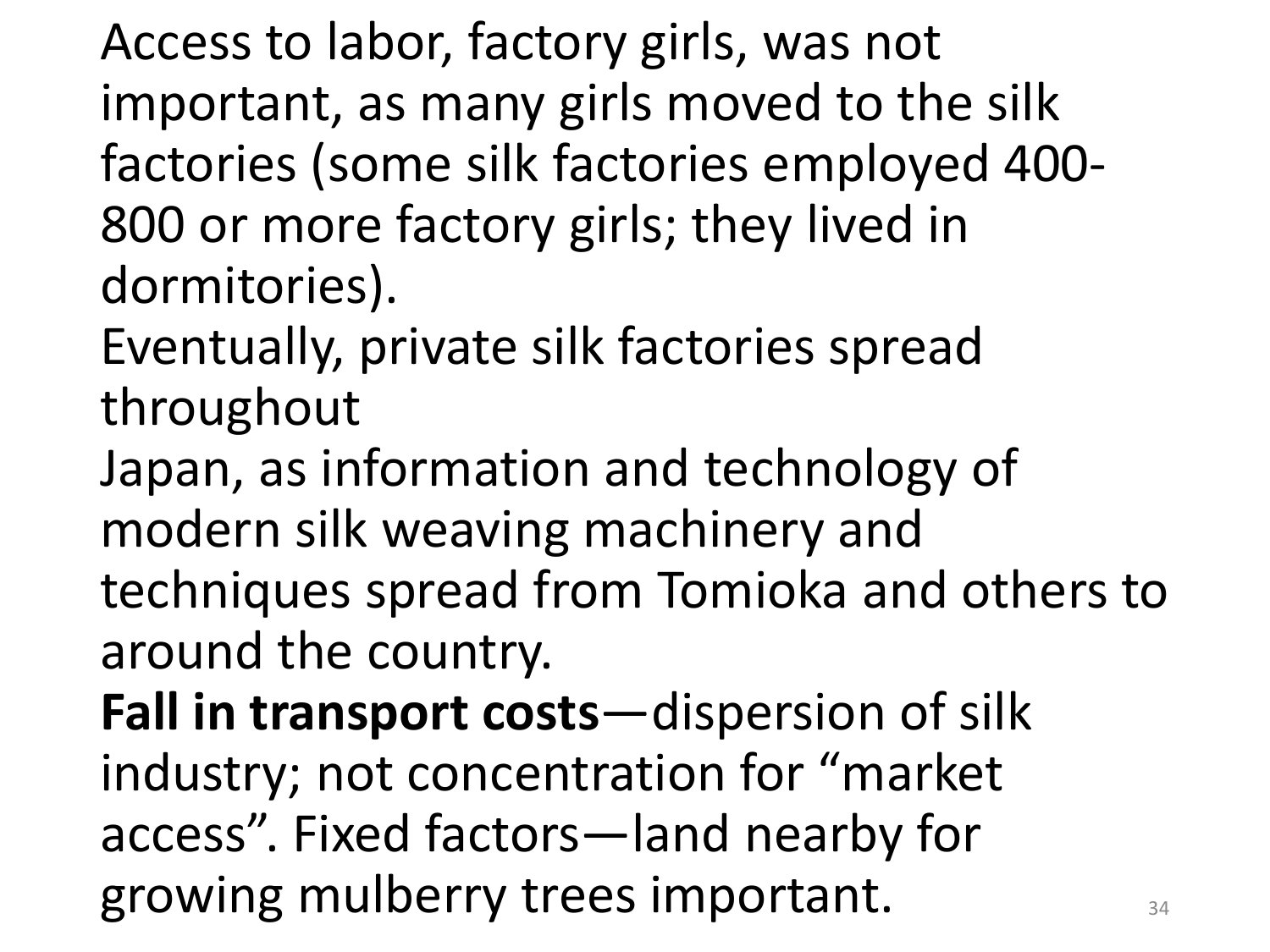#### Tomioka Filature, 1871.

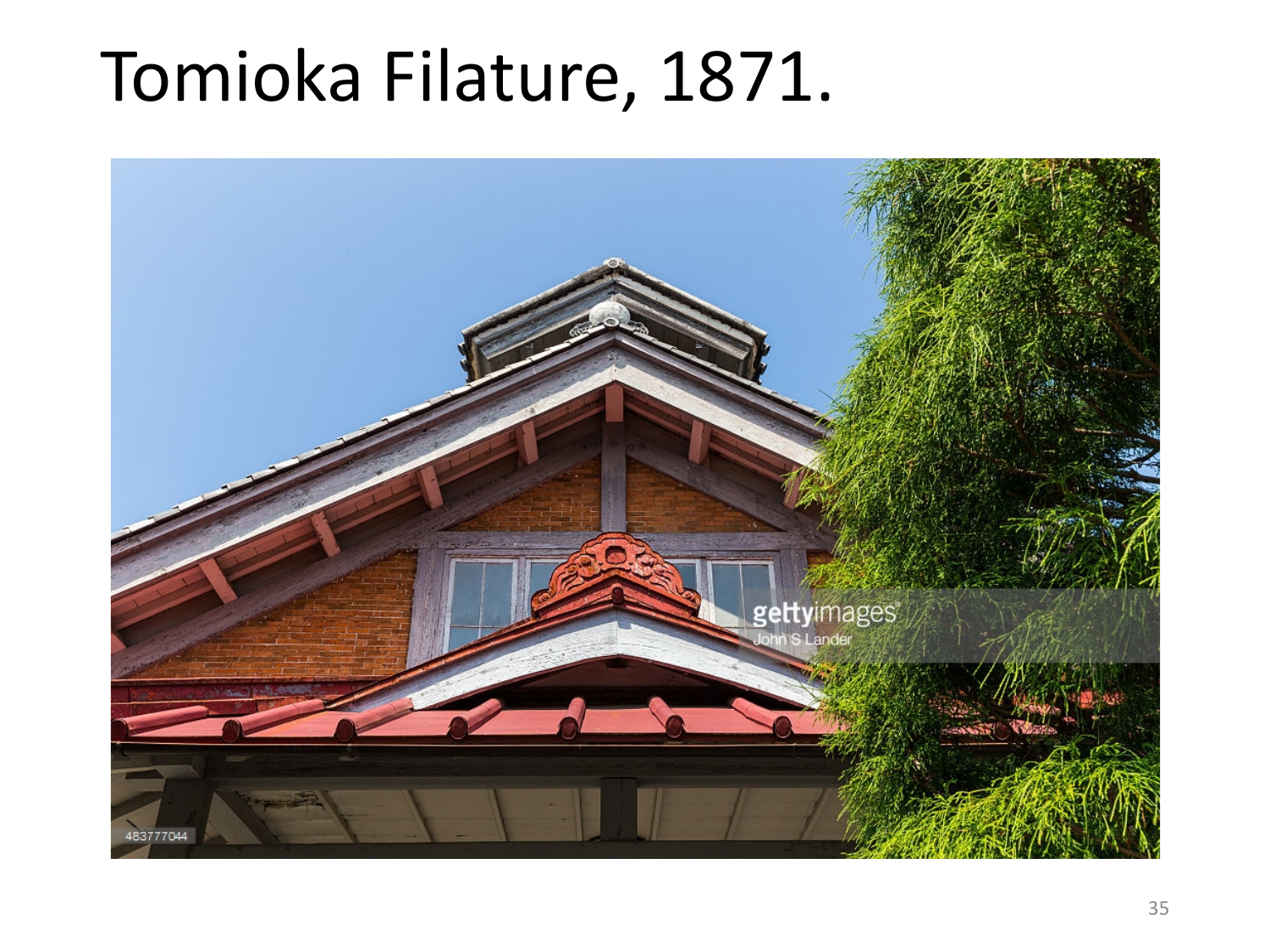Implications of Empirical Work on Agglomeration and Growth

Romer (1986) and Lucas (1988) increasing returns external to the firm as a source of increasing productivity and growth.

These effects should be most pronounced if agents are in close physical proximity.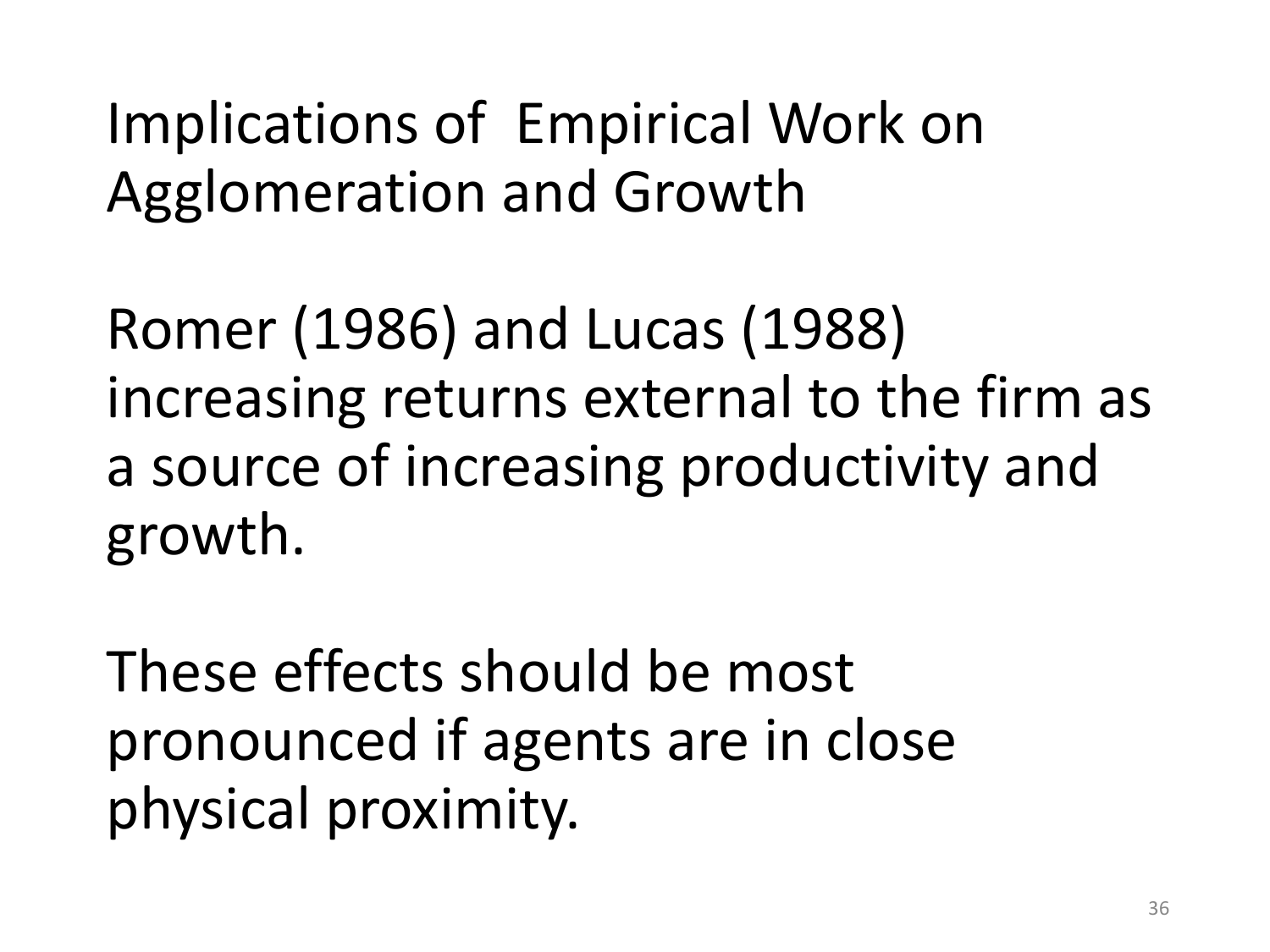Dekle (1999) examines which type of concentration promotes TFP growth.

Use data by prefecture on 9 one digit industries: mining, manufacturing, mining, real estate, finance, etc.

Finds that industry concentration helps Japanese TFP growth in nonmanufacturing, but does not help in manufacturing.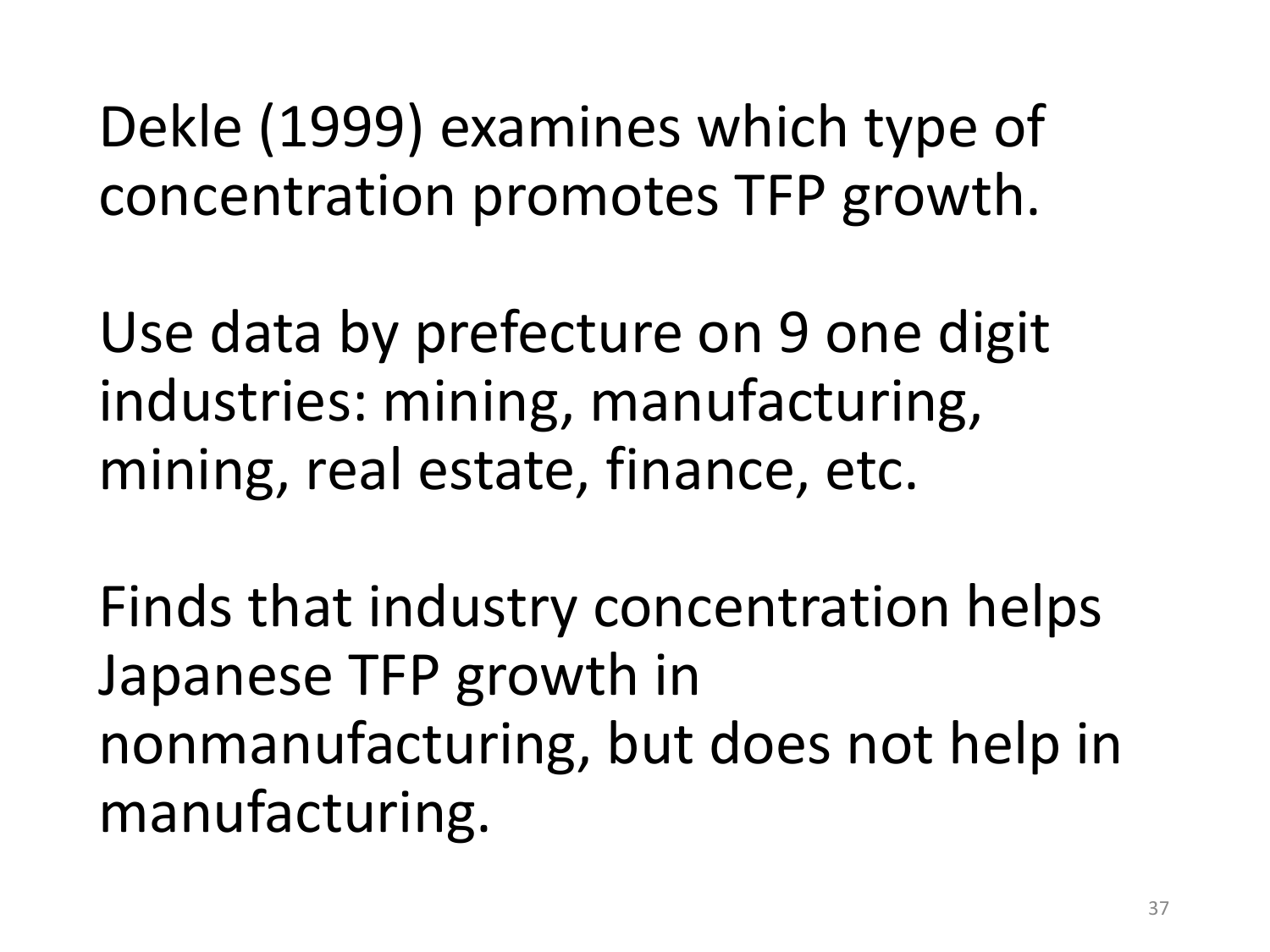Cross-fertilization of ideas (Jacobs) also helps growth in nonmanufacturers.

Conclusion: manufacturing is characterized by no or low dynamic externalities, and should continue to disperse geographically and internationally.